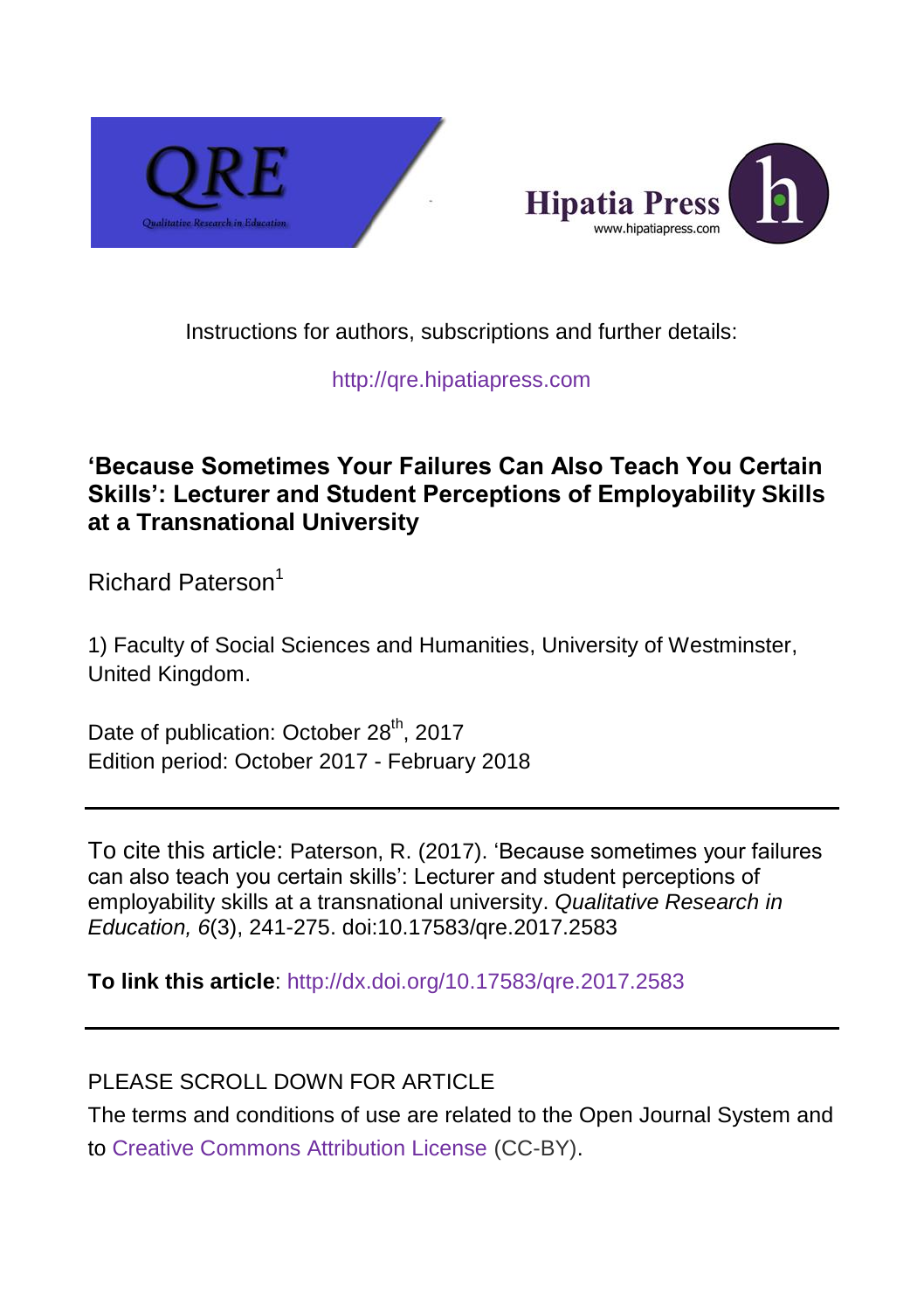# *Qualitative Research in Education Vol.6 No.3 October 2017 pp. 241-275*

# **'Because Sometimes Your Failures Can Also Teach You Certain Skills': Lecturer and Student Perceptions of Employability Skills at a Transnational University**

Richard Paterson *University of Westminster*

*(Received: 22 February 2017; Accepted: 19 September 2017; Published: 28 October 2017)*

**Abstract**

This exploratory study investigates lecturers' and students' understanding of the concepts and language underpinning higher education strategies of developing employability skills. While a solid grounding in discipline-specific knowledge and skills is what most graduate degrees aim at providing, employability skills are increasingly becoming an important factor when evaluating prospective employees. Embedding the acquisition of employability skills into higher education courses has emerged as a response to industry demands for work-ready graduates. The forces of internationalisation and globalisation mean that employers the world over are looking for graduates with additional soft skills, abilities and achievements. The context for this study is Westminster International University, Tashkent (WIUT), a transnational university in Uzbekistan. By means of a qualitative case study, the views of lecturers and students were investigated and common themes and perspectives identified. The main findings indicate that although students and lecturers share similar perspectives on the importance of employability skills, the purpose of employability focused pedagogy is not easily communicated to students. Furthermore, students feel that a more systematic approach to recognising and demonstrating employability skills would help them in their transition from education to work.

**Keywords:** global higher education, employability skills, transnational education, employability pedagogy

2017 Hipatia Press ISSN: 2014-6418 DOI: 10.17583/qre.2017.2583

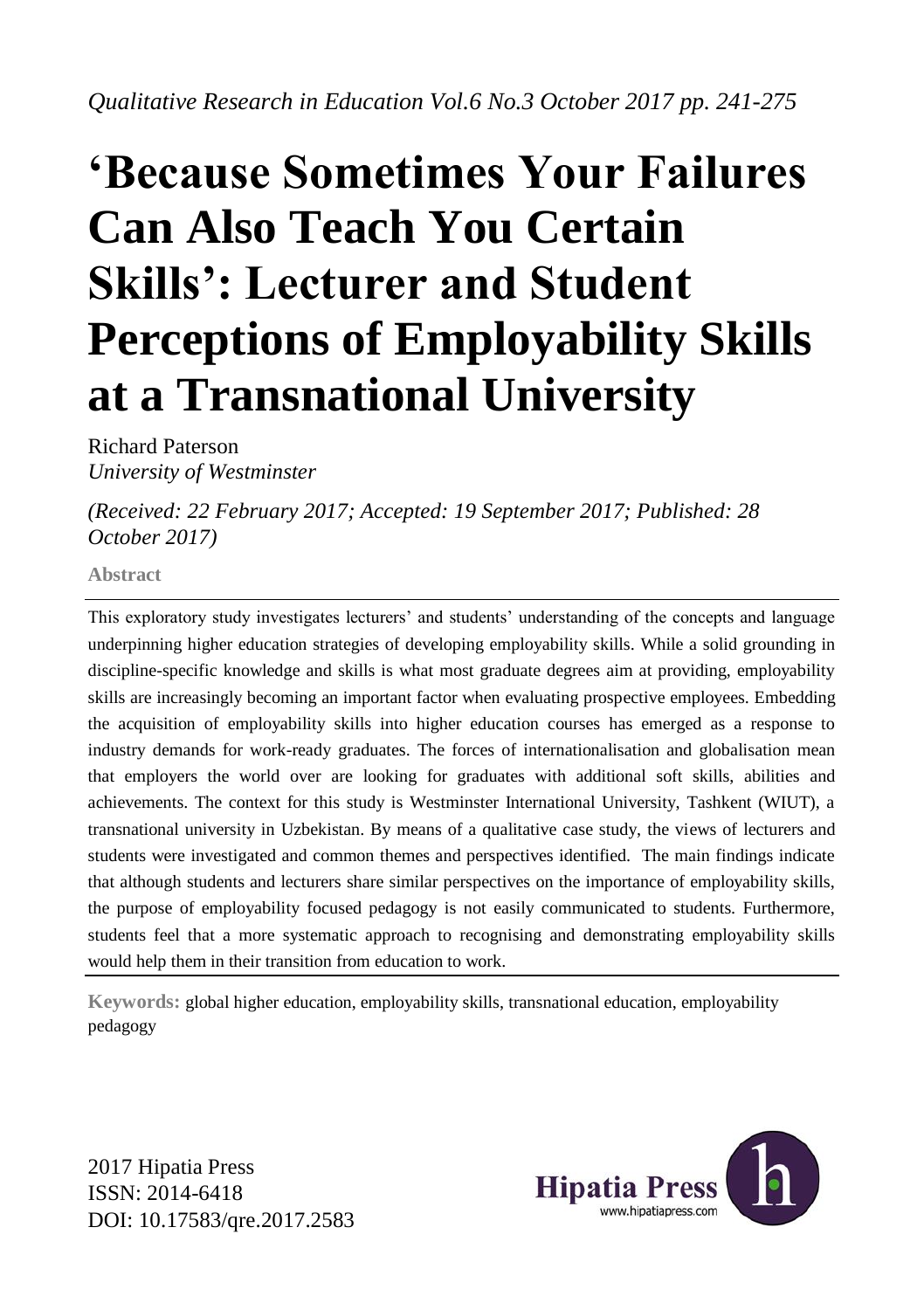# *Qualitative Research in Education Vol.6 No.3 October 2017 pp. 241-275*

# **'Porque a veces Tus Fracasos También Pueden Enseñarte Ciertas Habilidades': Percepciones de los Profesores y Estudiantes de las Habilidades de Empleabilidad en una Universidad Transnacional**

Richard Paterson *University of Westminster* 

*(Recibido: 12 de febrero de 2017; Aceptado: 19 de septiembre de 2017; Publicado: 28 de octubre de 2017)*

**Resumen**

Este estudio exploratorio investiga la percepción de los profesores y estudiantes de los conceptos y el lenguaje que se utilizan en las estrategias de educación superior para desarrollar las habilidades de empleabilidad. Mientras que los conocimientos disciplinarios son el objetivo de la mayoría de los posgrados, las habilidades de empleabilidad son cada vez un factor más importante al evaluar a los posibles empleados. La adquisición de habilidades de empleabilidad en la educación ha surgido como una respuesta a las demandas de la industria de graduados preparados para el mundo laboral. La internacionalización y globalización hacen que los empleadores busquen graduados con habilidades blandas, destrezas y logros adicionales. El contexto es Westminster International University, Tashkent (WIUT), una universidad transnacional en Uzbekistán. Mediante un estudio cualitativo, se investigaron puntos de vista y se identificaron temas y perspectivas comunes. Los hallazgos indican que, aunque los estudiantes y profesores comparten perspectivas similares sobre la importancia de las aptitudes para la empleabilidad, el propósito de la pedagogía enfocada en la empleabilidad no se comunica fácilmente a los estudiantes. Además, los estudiantes sienten que un enfoque más sistemático para reconocer y demostrar habilidades de empleabilidad les ayudaría en su transición de la educación al mundo laboral.

**Palabras clave:** educación universitaria internacional, educación transnacional, pedagogía de la inserción laboral

2017 Hipatia Press ISSN: 2014-6418 DOI: 10.17583/qre.2017.2583

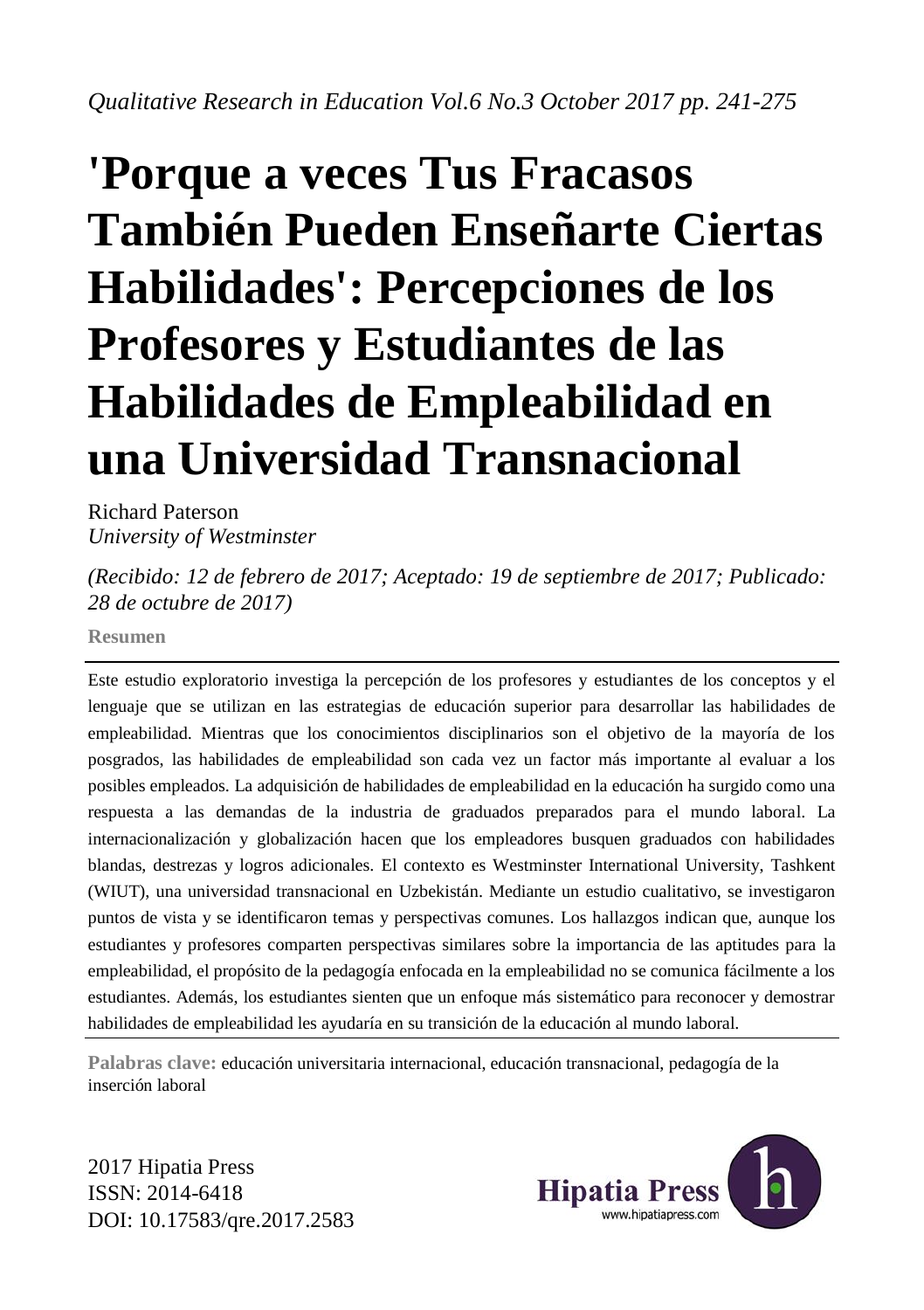n the 21st century it has become widely recognised that employability skills are a valuable asset that university graduates must acquire to secure graduate level employment [\(Davies et al.,](#page-30-0)  [2012\)](#page-30-0). Although a solid grounding in discipline-specific knowledge and skills is what most graduate degrees aim at providing, the UK Commission for Employment and Skills (UKCES) Employer Skills Survey 2011 ranked employability skills as the most important factor when evaluating job applicants [\(Davies et al., 2012\)](#page-30-0). In response to this and previous studies (Bourne, [McKenzie, & Shiel, 2006;](#page-29-0) Caruana & [Spurling, 2007;](#page-30-1) [CBI/NUS,](#page-30-2)  [2011\)](#page-30-2), UK universities have set upon a strategy of promoting and developing graduates' employability skills, often framed in the language of what it means to have desirable graduate attributes. This embedding of employability skills into course and curriculum design is aimed at reducing the perceived shortfall in the ability of graduates to perform tasks needed in the workplace. Looking beyond the UK into other parts of Europe, the 2014 Erasmus Impact Study also confirmed that 92% of employers recognised the importance of transversal skills [\(Brandenburg et al., 2014\)](#page-29-1). These sentiments are echoed further afield as the forces of internationalisation and globalisation mean that employers are looking for graduates with the desirable skills. No exception to this is Uzbekistan, where a study by Ajwad et al., [\(2014\)](#page-29-2) revealed that employment outcomes in Uzbekistan are compromised by skills shortages. The study argued that the education system in Uzbekistan was not providing the kinds of cognitive and noncognitive skills that employers were now demanding in light of increased globalisation. Perhaps more revealing were the concerns raised about the quality of tertiary education and its apparent inability to provide the labour market with graduates skilled in the relevant areas. The extent of student awareness regarding employability is also something that is often overlooked, and this is a perspective that has not been explored in Uzbekistan. There are, however, challenges to a shift in international educational philosophy from traditional notions of intellectual enlightenment to a skills based agenda. For example, Jackson [\(2009\)](#page-32-0) and Tymon [\(2013\)](#page-34-0) have suggested that students and stakeholders differ in both expectations and understanding regarding employability skills. There are also considerable doubts about whether employability skills can be effectively taught in the classroom [\(Cranmer, 2006\)](#page-30-3). Allais [\(2012\)](#page-29-3) goes further to argue that educational policy has become nothing more than a **I**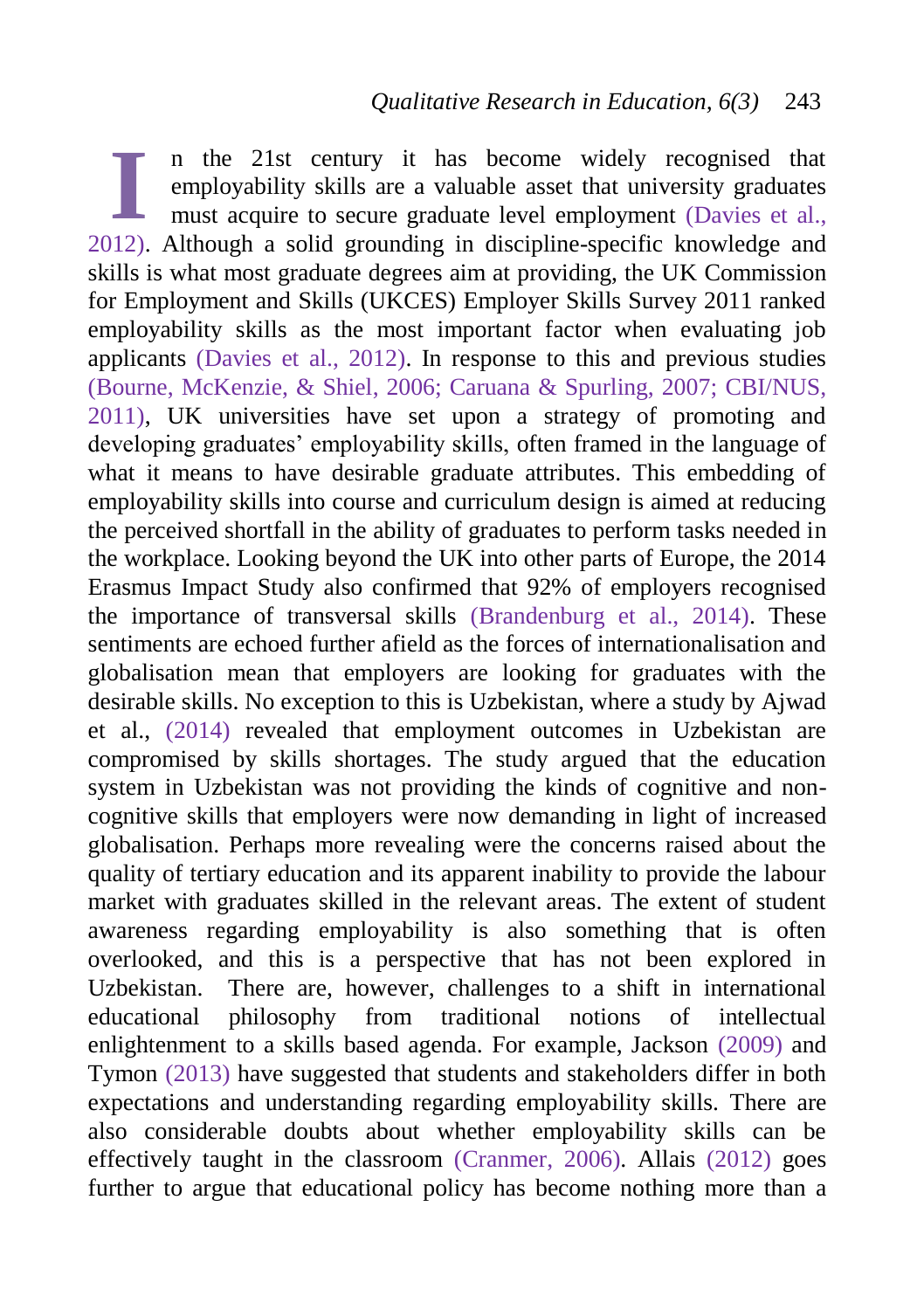tool to promote neoliberal economic ideals. Nevertheless, universities compete on national and international levels to promote the success of their employability strategies.

## **Review of Related Literature**

## **Recognition of Employability Skills**

Students may have many different reasons for entering university, ranging from the idealistic notions of expanding knowledge and gaining valuable life experience, to more practical aims of getting a job. While no one would claim that a university education is a golden ticket to a highly paid career, students look at employment rates of graduates as a deciding factor in choosing an HEI [\(Brown et al., 2005\)](#page-30-4). The importance of employability has risen to prominence in recent years, especially as the economic downturn of 2008 negatively affected the world jobs market. The increase in the number of graduates has led to questions about whether a university education equips students with the prerequisite skills for the labour market, so much so that levels of graduate employability are now included in higher education performance indicators, influencing the ranking of universities [\(Morley, 2001\)](#page-33-0). This has posed the question of whether the development of employability skills is the responsibility of universities, students or employers. De La Harpe, Radloff and Wyber [\(2000\)](#page-30-5) conducted a pivotal study that was one of the first to identify specific generic skills that should be taught to all undergraduate business students. It must be noted that such studies are context dependent, and directed towards a specific labour market, in this case Australia; although with increased globalisation there is the argument that localised contexts also require graduates with skills that are globally transferable (Harvey & [Bowers Brown, 2004\)](#page-31-0). In contrast, Cranmer [\(2006\)](#page-30-3) argues that due to the highly specific nature of some skills, they can only realistically be acquired in the workplace. Despite these claims, it seems that developing graduate employability skills has now become a matter of policy in countries that wish to compete in the global knowledge economy.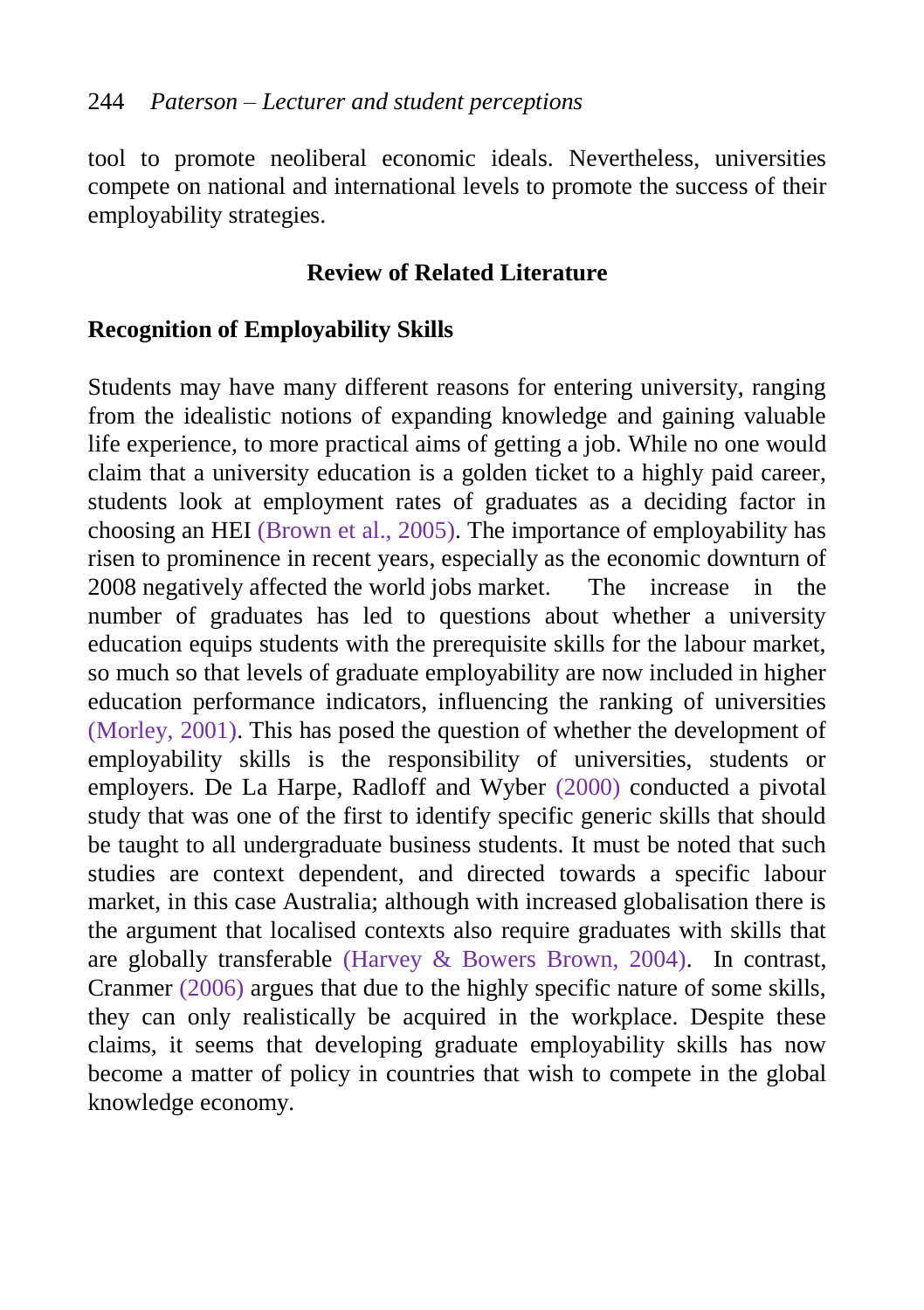### **Definitions of Employability Related Concepts**

With increased interest in employability over the past decade many studies have tried to create taxonomies of the skills and attributes needed by graduates to enhance both their job prospects, and their chances of functioning at the desirable level in the chosen profession. Older taxonomies e.g. Hillage and Pollard [\(1998\)](#page-31-1) had focused on broader definitions of employability relating to the areas of getting a job: ensuring that key skills and an understanding about the world of work are embedded in the education system; keeping a job: maintaining employment and making transitions between roles; and getting a better job: being independent in the labour market by managing employment transitions between and within organisations. Perhaps the most revealing findings of this research were regarding the direction of Government policy, which was aimed more at developing knowledge and vocational skills, perhaps at the expense of softer skills. In addition, the focus had shifted towards those entering the labour market from education or unemployment, with responsibility devolved to the individual and the supply side rather than the employers on the demand side. Although the report was not specifically directed at the graduate labour market, the findings were important in highlighting the need to acknowledge that employability was a collective responsibility. Dearing [\(1997\)](#page-30-6) had previously identified key skills that should be taught at undergraduate level. The key skills were: communication, numeracy, information technology and learning to learn. As an addendum to this, Hillage and Pollard [\(1998\)](#page-31-1) added team-working and problem solving. Thus was started a discussion around employability as a social construct, where the various concepts and key skills were at the same time applicable to many contexts, but at times highly context dependent. Brown, Hesketh and Wiliams [\(2003\)](#page-30-7) elaborated on this, stressing that employability was both relative and absolute, as any individuals possessing a particular set of skills and experience (absolute) would not determine employment in an unstable and unpredictable (relative) jobs market. At the beginning of the 21st century researchers into employability skills became more concerned with the notion of graduates doing graduate level jobs; the ability to do a job rather than the skills and tactics needed to get a job [\(Harvey, 2001;](#page-31-2) [van der Heijden, 2001;](#page-34-1) [Yorke,](#page-34-2)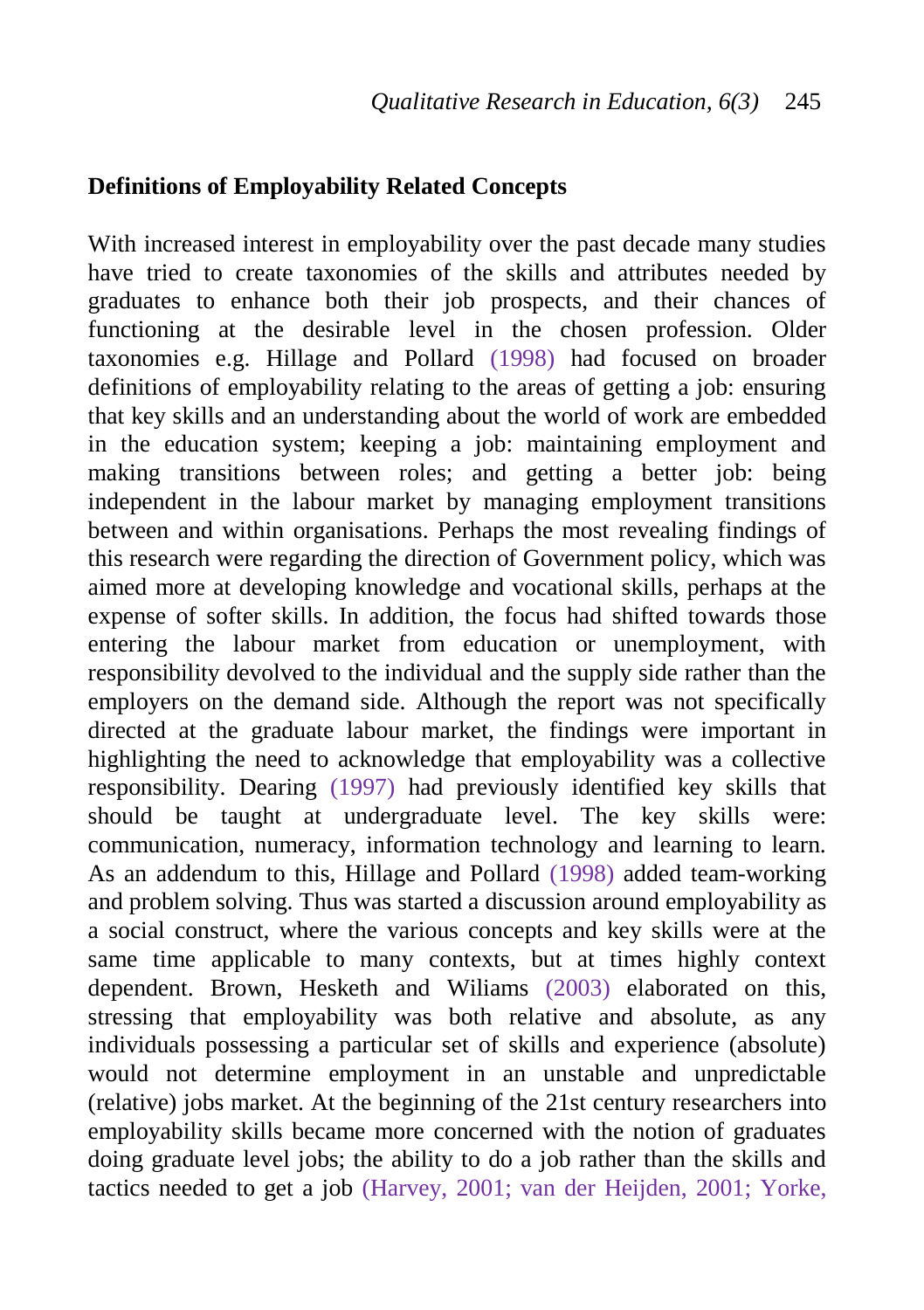[2001;](#page-34-2) [Knight and Yorke, 2002\)](#page-32-1). This shift in perspective required a more complex description and understanding of the skills, attributes and competencies; one which focused as much on generic skills as subject specific knowledge. Two definitions that invite comparison are as follows:

> A set of achievements, understandings and personal attributes that make individuals more likely to gain employment and to be successful in their chosen occupations. [\(Knight and Yorke, 2002,](#page-32-1)  [p.3\)](#page-32-1).

> A set of attributes, skills and knowledge that all labour market participants should possess to ensure they have the capability of being effective in the workplace – to the benefit of themselves, their employer and the wider economy. [\(Yorke, 2006, p.8\)](#page-34-3).

While Knight and Yorke [\(2002\)](#page-32-1) distinguish between the ability to get a job and maintain successful employment, Yorke [\(2006\)](#page-34-3) emphasises skills and knowledge rather than achievements. It is clear both definitions recognise the importance *skills* and *personal attributes*, but the subjectivity involved in what these may be invites further discussion. Various studies have examined specific skills that employers require in respect to the disciplines, these include contexts such as chemistry [\(Hanson &](#page-31-3) Overton, [2010\)](#page-31-3), Geography (Haigh & [Kilmartin, 1999\)](#page-31-4), and Business related subjects (Andrews & [Higson, 2008\)](#page-29-4). However, the past decade has seen an increase in the number of studies that stress the importance of generic skills. This has led to definitions of employability being defined as lists of desirable skills and attributes, with increasing weight placed on the acquisition of *soft skills*, which can be simply defined as 'personal attributes that enable someone to interact effectively and harmoniously with other people,' [\(OED](#page-33-1)  [online, 2016\)](#page-33-1). Archer and Davison [\(2008\)](#page-29-5) in their comprehensive survey of 233 large and small UK and International companies found that soft skills such as team-working are more important than most hard skills. Communication skills was deemed to be the most desired employability skill, although employers reported low satisfaction levels with graduates' ability to communicate effectively. The largest importance/satisfaction gaps in the capabilities of new graduates were in the areas of commercial awareness, analysis and decision making, and communication skills. The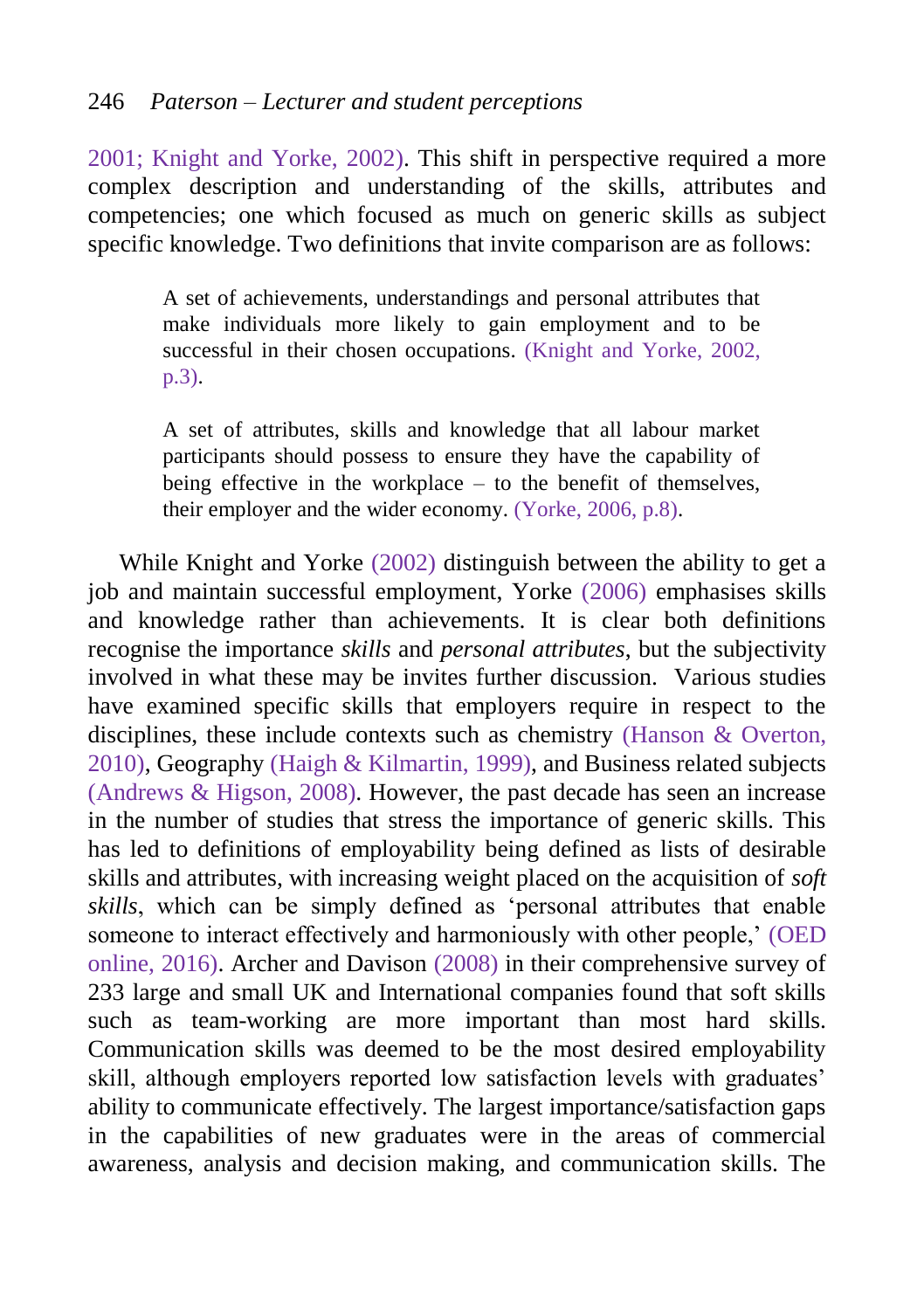main discrepancies between UK only and International companies were the desirability of foreign language ability, and the value of overseas work experience (Archer & [Davison, 2008\)](#page-29-5). Recommendations from the survey were aimed at employers, universities and graduates: Employers should better inform universities of their needs, stress the importance of soft skills, and recruit from a wider pool of universities rather than those with high rankings. Universities should ensure that degree programmes meet the needs of the employers, adequately communicate business' employability demands to prospective students, and incorporate reflective learning practices in course design. Students should demonstrate soft skills for employability through their university experience; and exploit opportunities for mobility and foreign language development, especially if considering working for an international company. However, as pointed out by Smith, Ferns and Russell [\(2014\)](#page-33-2), the lack of an underpinning or overarching theoretical framework can lead to a fundamental misunderstanding about the level of development of particular skills, and whether their development constitutes an achievable goal of higher education. More importantly, any study aiming to address issues of employability should start with the stakeholders' conceptualisation of the construct itself.

### **Perceptions of Employability Skills**

As definitions of employability have evolved in recent years, many studies have investigated reasons for the disparities between the objectives of educators and the requirements of employers. Leveson [\(2000\)](#page-32-2) suggested that the problem could be one of perception, specifically differences in the understanding of the language that underpins the whole employability discourse. A lack of understanding between interested parties may lead to potential discrepancies in the aims of competency based higher education. A specific and problem is the meaning of the term 'generic'. Marginson and O'Hanlon [\(1992\)](#page-32-3) questioned whether *generic* meant the same as *essential*, and in turn whether the acquisition of generic skills in higher education implied transferability to the workplace. This latter point is crucial, as a failure of graduates to apply what they have learnt can only result in a widening gulf between employers' expectations and graduates' ability to perform. More recently, Jackson [\(2013\)](#page-32-4) observed that employers of business graduates were taking the transferability of non-technical skills for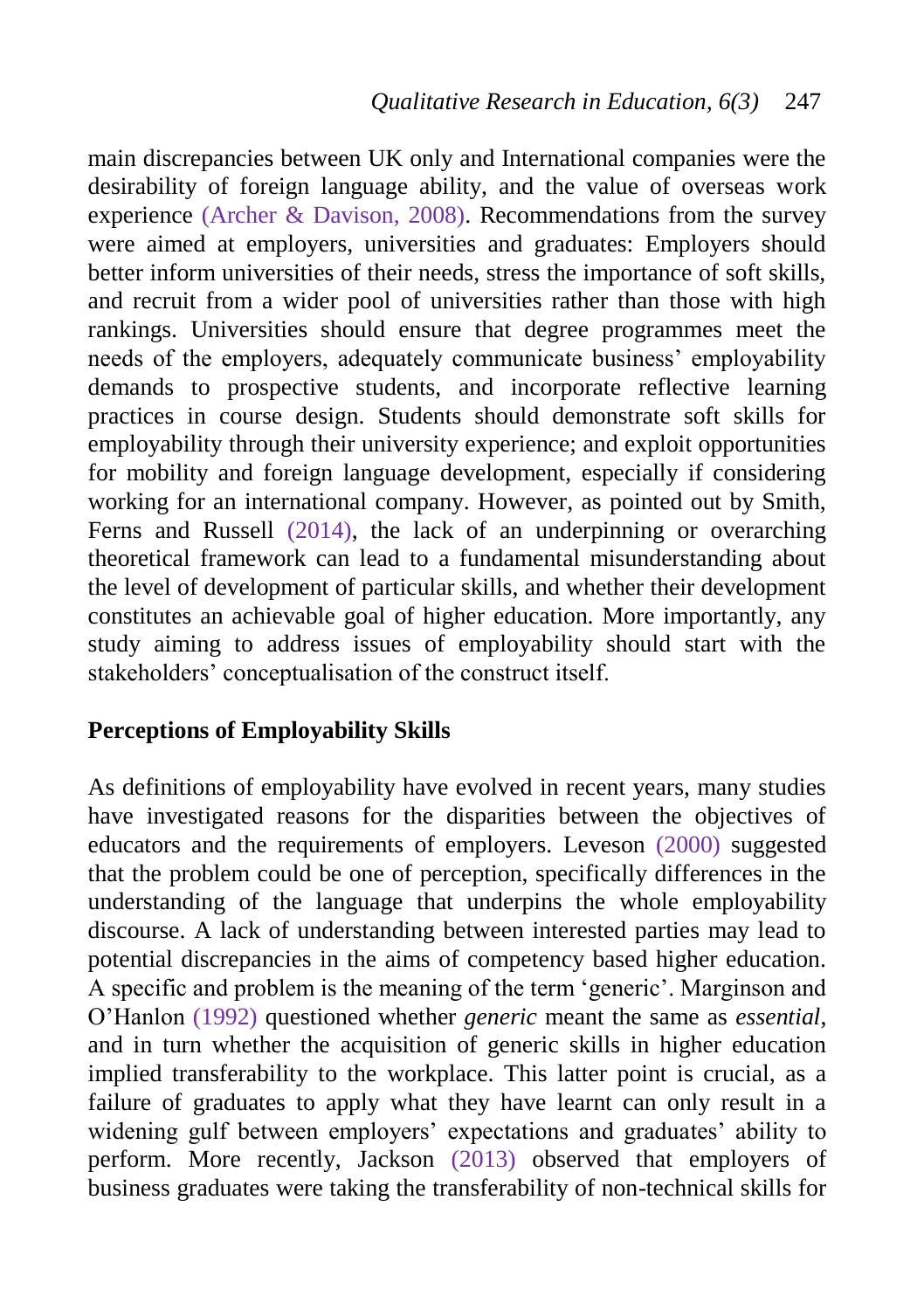granted. Increased collaboration between employers, educators and graduates was seen as the most effective way of closing the gap. Studies also emphasised employability's multi-faceted nature, with both internal and external features (Rothwell & [Arnold, 2007\)](#page-33-3). The key point is the focus on the individual's perception influenced by both internal and external dimensions; what the prospective employees regard as their options for work, rather than the "the conception of employability as a human resources strategy promoted by organisations as an alternative to career or job-for-life" (*ibid*[, p.24\)](#page-33-3). The external factors include the reputation of the university, and the credibility of and demand for the students' chosen field of study. The internal dimensions include factors such as students' confidence, ambition, and academic performance. An alternative approach to conceptualising employability was put forward by Holmes [\(2001\)](#page-31-5) in a challenge to the dominant skills agenda. The *graduate identity* approach argues that employability is best understood as being individual and subjective, underpinned by the twin concepts of practices and identity. In this interpretation the work outcomes of the graduates are shaped by their own individual experiences, and therefore more research is needed that focuses on individual identity. As an extension to the graduate identity approach, Tomlinson [\(2007\)](#page-33-4) conducted a qualitative study of UK final year undergraduates. Here students developed individualised narratives regarding their career progression. It is clear that students constructed their own identities in relation to their individual perceptions of both their own employability skills and their position to the labour market.

## **Context, Purpose and Significance of the Study**

Uzbekistan is a central Asian ex-Soviet Republic with a population of around thirty-one million [\(World Bank, 2015\)](#page-34-4). Socio-political and economic changes since independence in 1991 have seen an increase in the scope and demand for internationally recognised higher education. In 1996 the British Council established a branch in the capital, Tashkent, with the goal of providing learning and development opportunities and access to information, ideas and expertise from around the world [\(Hasanova, 2007\)](#page-31-6). Educational reforms have increased the demand for higher education, and in 1997 Parliament introduced the new Law on Education, which led to reforms in the structure of the education system. The population receives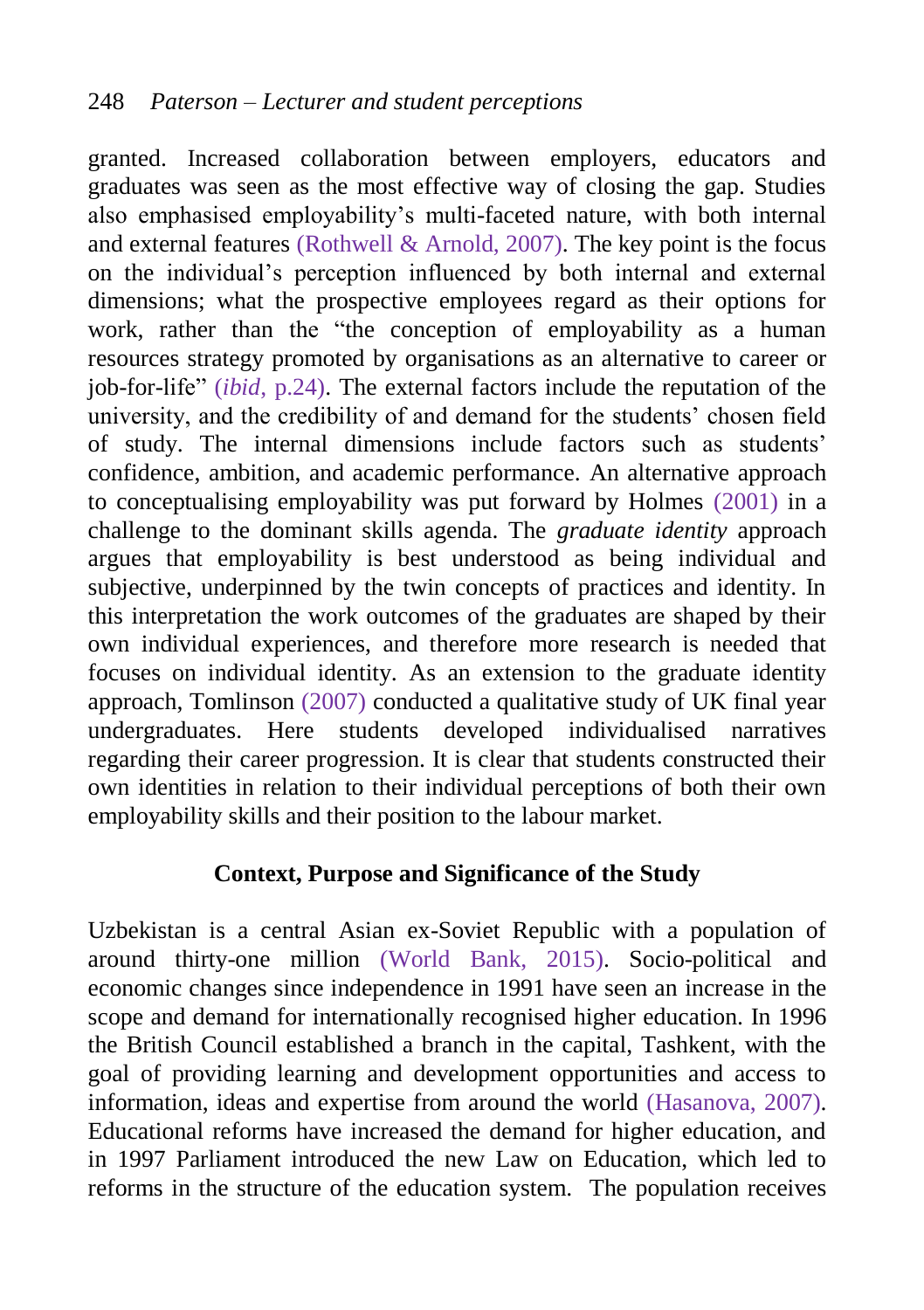nine years of compulsory general secondary education, and a further three years of specialised, or vocational training in colleges and lyceums [\(Ikramov, 2002\)](#page-31-7). Currently, the higher education system consists of 64 establishments, including 19 universities, and six transnational universities. One of these is Westminster International University, Tashkent (WIUT) which was set up in 2002.

In 2011-12 there were around a quarter of a million students in the Higher Education sector in Uzbekistan. A survey of businesses in Uzbekistan identified a shortfall between graduate skills and those desired by employers [\(Ajwad et al., 2014\)](#page-29-2). With the implementation of international quality assurance frameworks, most notably the 1999 Bologna Protocol, universities in Uzbekistan are under increased scrutiny as they are "still mostly governed by government ministries and have only limited freedom to tailor their programs to the needs and requirements of the Uzbek economy" (*ibid*[, p.66\)](#page-29-2). In this context, the development of transnational universities in Uzbekistan is an opportunity to bridge the employers perceived skills gaps. However, from the students' perspective, things may be different. A recent study into experiences of students at transnational universities across the world found that Transnational Education programmes were not addressing local skills gaps, nor sufficiently supporting students in their pursuit of international employment [\(Mellors-](#page-33-5)[Bourne, 2014\)](#page-33-5).

While research into Transnational Higher Education (TNHE) is relatively new, it is understandable that no specific studies have been carried out to evaluate the effectiveness of TNHE programmes in Uzbekistan. On a broader level, the European Training Foundation [\(2015\)](#page-30-8) identified the need for a more flexible higher education system in Uzbekistan that produced graduates capable of working in a number of occupations. Since 2012 the trend in the country has been a move away from developing infrastructure for education to promoting growth of the community of professional vocational teachers, with an emphasis on quality, content and support for employability. Priorities for improvements include the continued professional development of teachers, and perhaps more relevant for WIUT and similar institutions, closer cooperation between employers and educators to promote employability. However, an investigation into stakeholders understanding of employability related concepts has not been investigated in relation to TNHE in Uzbekistan. A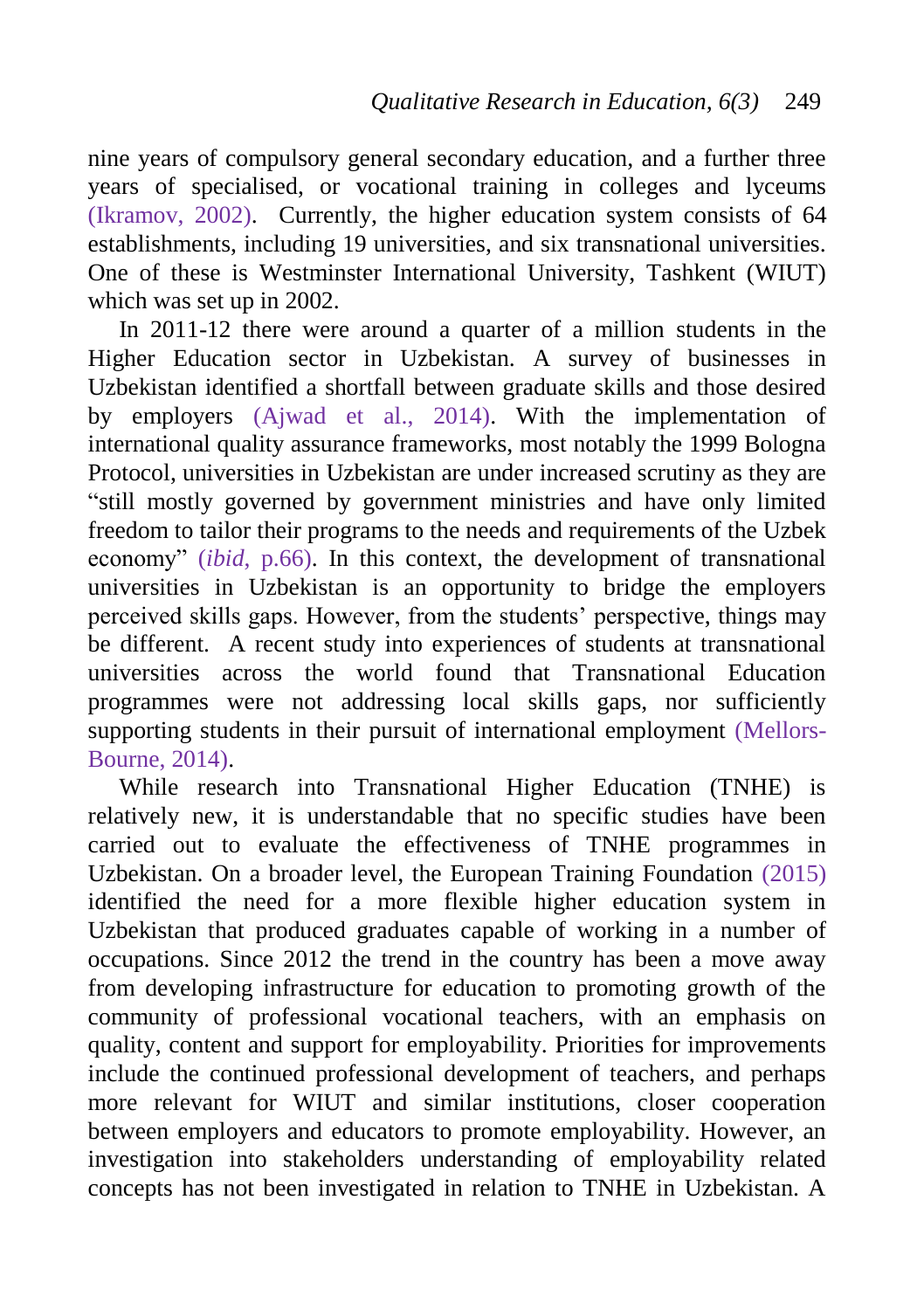localised study of one the country's most prominent transnational universities will provide valuable insights into how these stakeholders, specifically students and educators, position themselves in the ongoing debate.

Previous studies investigating the perceptions of employability skills, whether from the perspective of employers or employees, have typically employed quantitative methods. In these Euro-centric studies the aim was to quantify the notion of employability at a national level [\(Almeida, 2007;](#page-29-6) Bernston, [Sverke, & Marklund, 2006\)](#page-29-7), or at the level of industry [\(Grip,](#page-31-8) [Loo, & Sanders, 2004\)](#page-31-8). Studies that concerned the perceptions of individuals in matters related to acquiring work, or performing successfully in the workplace, also favoured quantitative methods [\(Van Dam, 2004;](#page-34-5) Schyns, [Torka, & Gössling, 2005\)](#page-33-6). These aforementioned studies were concerned with constructing multi-dimensional models of employability or research instruments.

## **Research Questions**

The notion of employability skills is a construct which "grows by accretion with the addition of new sub-constructs" [\(Smith et al., 2014, p.6\)](#page-33-2). Since no single body has control over the construct, it is subject to different interpretations from those with a vested interested, namely, government policy makers, employers, educators and students. Sin and Neave [\(2016,](#page-33-7)  [p.1\)](#page-33-7) claim that, 'as a concept, employability commands little consensus. Rather it is interpreted in the light of each interest group's concerns […] as a floating signifier'. It is this position, with employability being a *floating signifier,* which informs the research questions:

- What are lecturers' and students' perceptions of desirable employability skills, and how do they converge or diverge?
- What strategies are used by students to develop their employability skills, and what strategies are used by lecturers to develop the employability skills of their students?

## **Method**

People develop their own world view as an accumulation of experiences; researchers can add to the body of shared understanding and experience by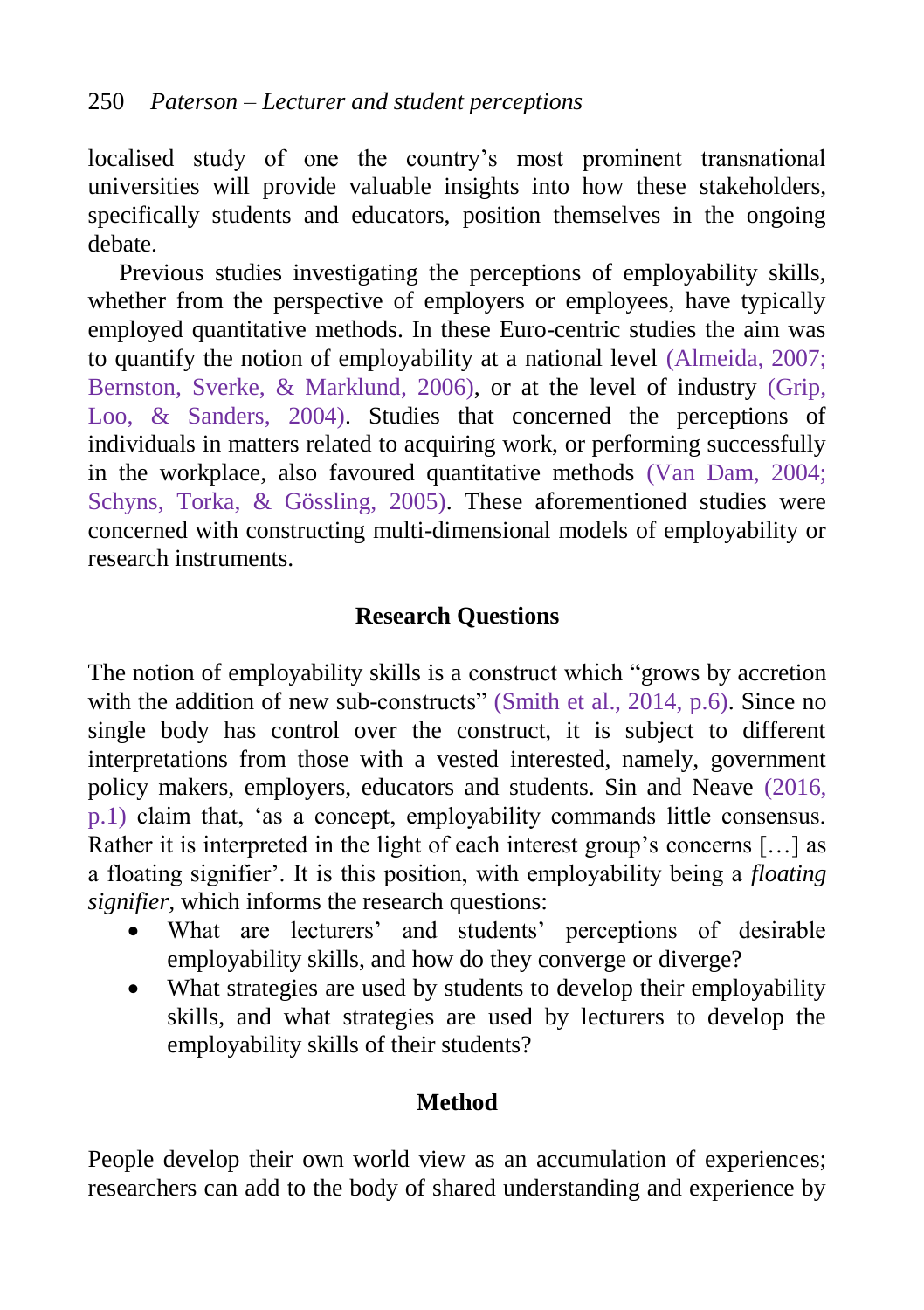describing and retelling the natural experiences of others. Fundamental to this is the concept of *tacit* knowledge; the knowledge people have based on their own personal experiences, intuitions, and understandings of the world around them. This tacit knowledge is shared by means of association with other people. From an epistemological standpoint, it may be argued that truth lies only in propositional statements. While this may be valid in the natural sciences, where *explanation* is key, in social sciences the understanding of a phenomenon may be of equal importance. Case studies take place in a natural setting, such as a place of work or educational establishment, and aim at a more holistic understanding of the event being investigated. It is from in-depth study of participants in their natural setting that new understandings or further questions may be uncovered. This research is a case study, conducted by way of semi-structured interviews, that focuses on the bounded system of one educational institution, Westminster International University, Tashkent (WIUT). For these aims qualitative, open-ended semi-structured interviewing was used. The interviews were guided by an interview schedule, which included set questions and prompts. Example questions include:

- What does the term 'employability skills' mean to you?
- What do you think employers are looking for in graduates?
- How can WIUT graduates stand out from other applicants when applying for a job?
- Do you do anything in the courses at WIUT that you think has value for work situations?
- How can graduates demonstrate employability skills to prospective employers?

## **Participants**

The participants were chosen through purposive sampling because of their roles at WIUT; lecturers and students from two undergraduate degree courses, BA Business Administration and BSc Economics. The two chosen courses covered a wide range of core and option modules available to students at WIUT, and would allow for sufficient depth of coverage of the research questions. Eight face-to-face semi structured interviews were used to collect the data. The lecturers, three female and one male, each had between six and eight years of teaching experience at WIUT. One of the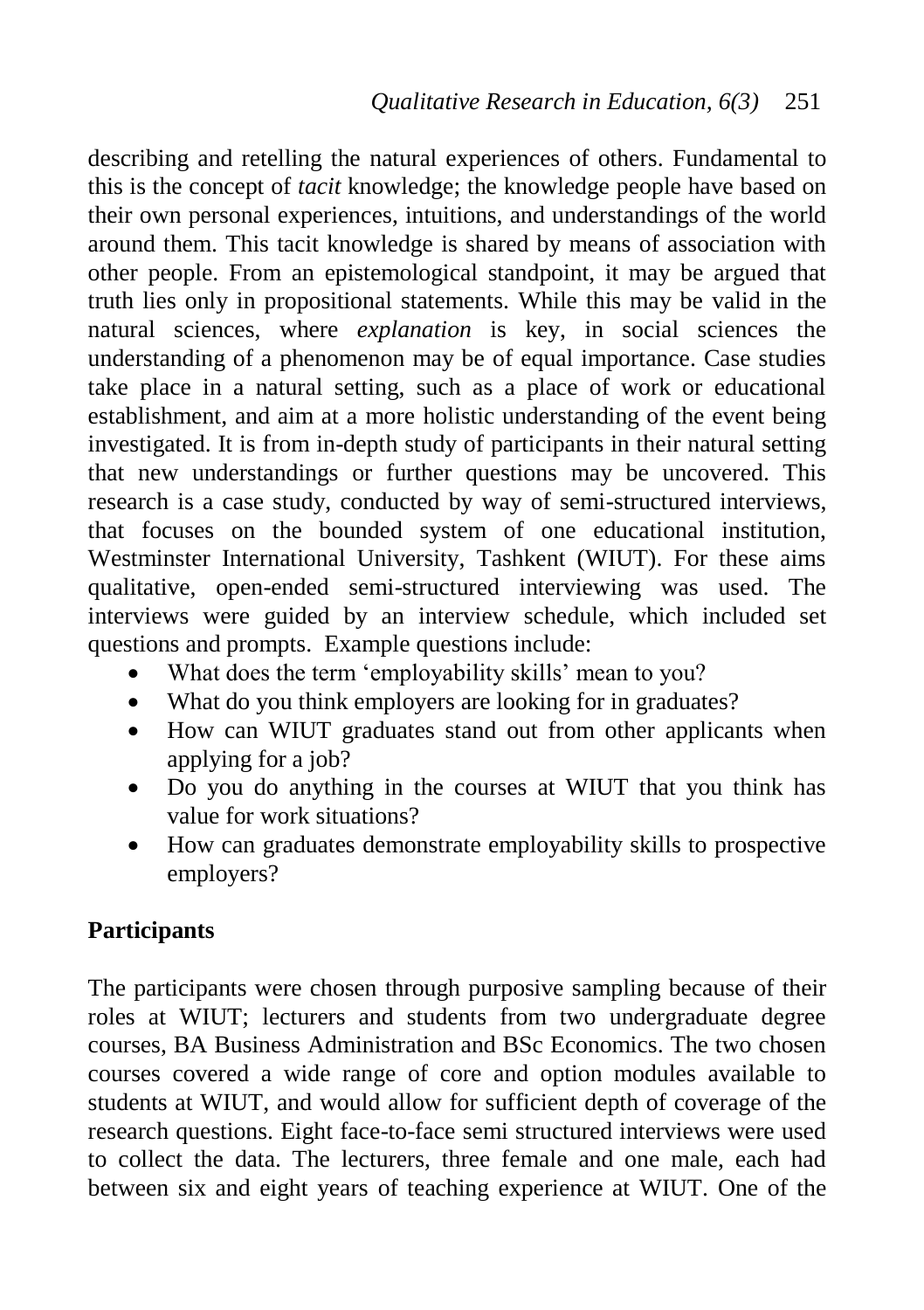lecturers had also studied for an MA at WIUT. The students, two female and two male, were either  $1<sup>st</sup>$  or  $3<sup>rd</sup>$  year undergraduates. Three of the students had completed the pre-university foundation course at WIUT; one student had completed a foundation year at a local university. Ethical clearance was obtained from the university ethics committee, and all participants were briefed on the purpose of the study. The confidentiality of all data relating to the research was also assured.

## **Instrument**

For the detailed analysis a thematic analysis approach was employed, as this is recognised as being both rigorous and flexible. The questions were designed to elicit participants' own perceptions of employability related concepts, and how their own individual experiences have shaped those perceptions. Each interview lasted around one hour. The final framework for analysis emerged as the themes were defined and refined. The QSR NVivo software package was used in analysing and organising the data. The final thematic map of the data (Table 1), under the global theme of *employability skills*, aimed to demonstrate how participants' perceptions were shaped by their own experiences of working, teaching and learning. The thematic map considered past, present and future issues, allowing participants to tell their story in a way that informed the research questions.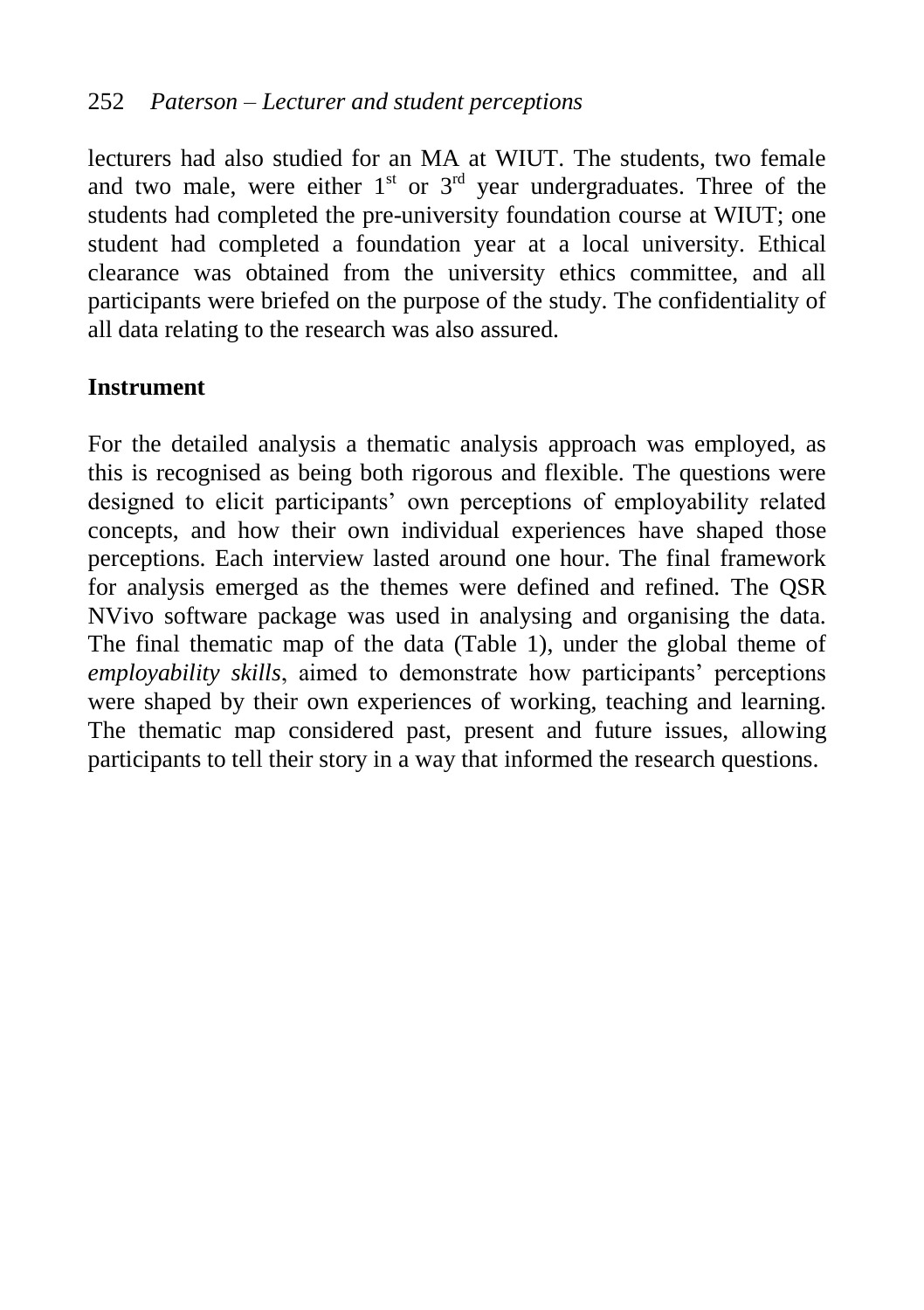| <b>Global theme</b>  | <b>Main themes</b>        | <b>Sub-themes</b>                                   |
|----------------------|---------------------------|-----------------------------------------------------|
| Employability skills | <b>Influences</b>         | Work experience<br>Teaching and learning            |
|                      | Perceptions               | Own definitions<br>Importance of generic skills     |
|                      | <b>Current Strategies</b> | In-class strategies<br>External influences          |
|                      | Outlook                   | Demonstrating employability<br>Changes in behaviour |

Table 1

*Thematic map for data interpretation*

### **Key Findings and Discussion of Research Questions**

### **Perceptions**

What are lecturers' and students' perceptions of desirable employability skills, and how do they converge or diverge?

It is clear that employability can be interpreted and understood in a number of ways. Sin and Neave's [\(2016\)](#page-33-7) claim that employability is a *floating signifier* that commands various contended meanings certainly holds true in the light of the findings. The participants' own perceptions were shaped largely by their own engagement with both pedagogic and work related practices. Lecturers saw employability as something that they should equip students with; including the skills needed to get a job, as illustrated by these two lecturers' definitions:

> The skills that will add our graduates some value in the labour market, some skills that they can sell to the future employer.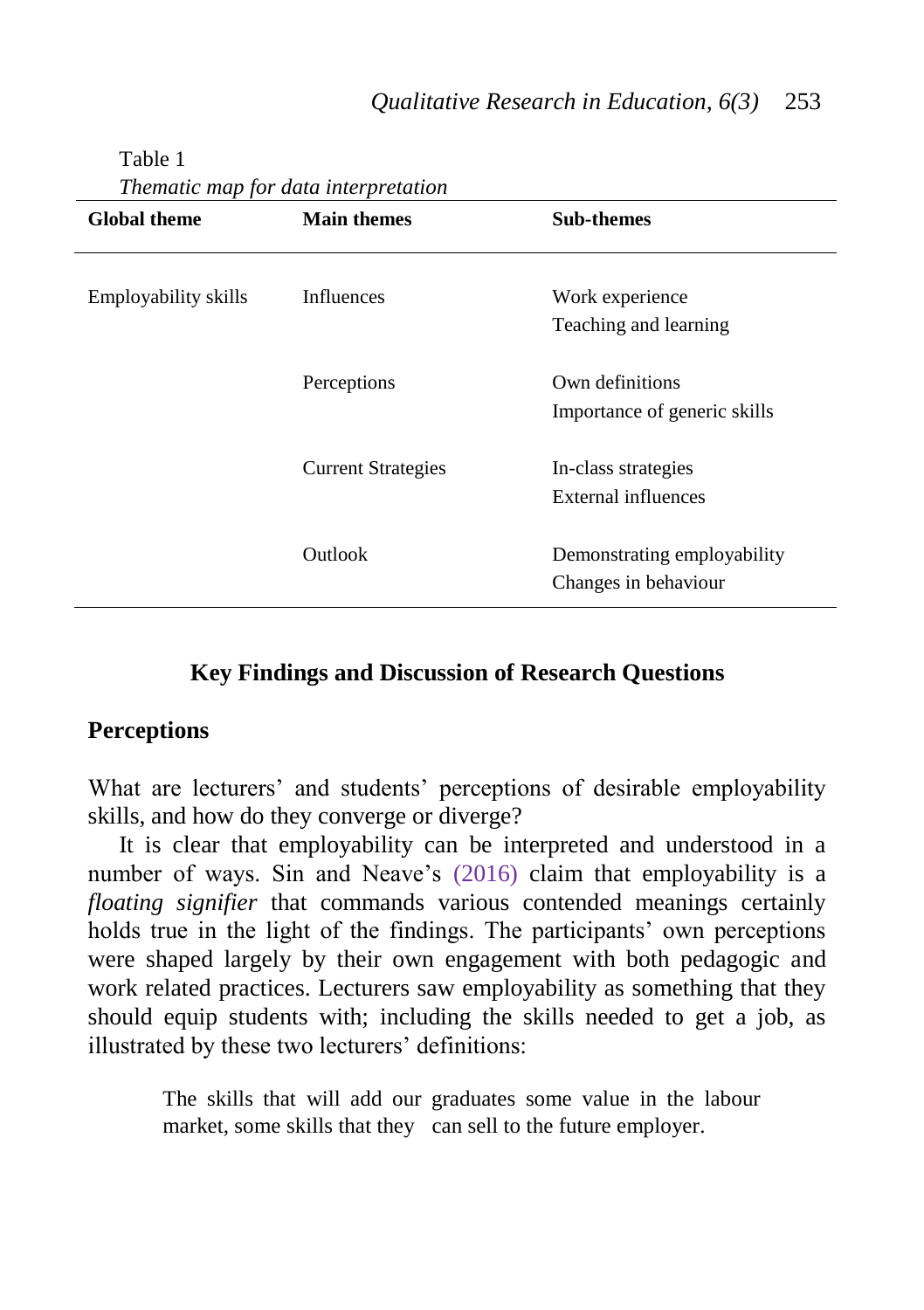### 254 *Paterson – Lecturer and student perceptions*

Employability skills mean that we equip our students with the skills that would be helpful for them to get the job and function successfully.

Familiarity with the terminology was largely through university policy documentation regarding revalidation of modules and generic descriptors of course or module student outcomes, as explained by one lecturer:

> This is a familiar term especially with revalidation. I had to develop the course, that's when I was faced with terms such as employability skills.

The work related background of lecturers influenced perceptions; two of the lecturers came from an education and teaching background and two came into teaching after a period of working in industry. The lecturers from a teaching background had a clearer concept of what employability meant, and appeared to be more confident in discussing the topic. This might seem somewhat counterintuitive, as those with more experience of work in noneducation setting might be expected to have a better idea of what is required to succeed in the labour market. However, a possible explanation of this, particularly regarding the experience of one participant, is the fact that employment was in family owned businesses, where the normal processes of applying for jobs, interviews, trial periods and promotion based on merit and performance might not have applied. There was much alignment among the student and lecturers with general definitions; all agreed that employability involved the development of generic skills, and these skills were linked to the needs of prospective employers. Interestingly only one student participant mentioned that the skills were ones that employers were looking for, perhaps showing a broader awareness of issues:

> The skills that employers look for when hiring graduates or students, the skills that are most desired by employers.

This may be expected as this student had the most experience of internships among the participants, which in turn poses the questions whether conceptual knowledge of employability skills can best be acquired through work experience. It is clear that all the participants buy into the notion of the skills agenda that has come to dominate HE curricula over the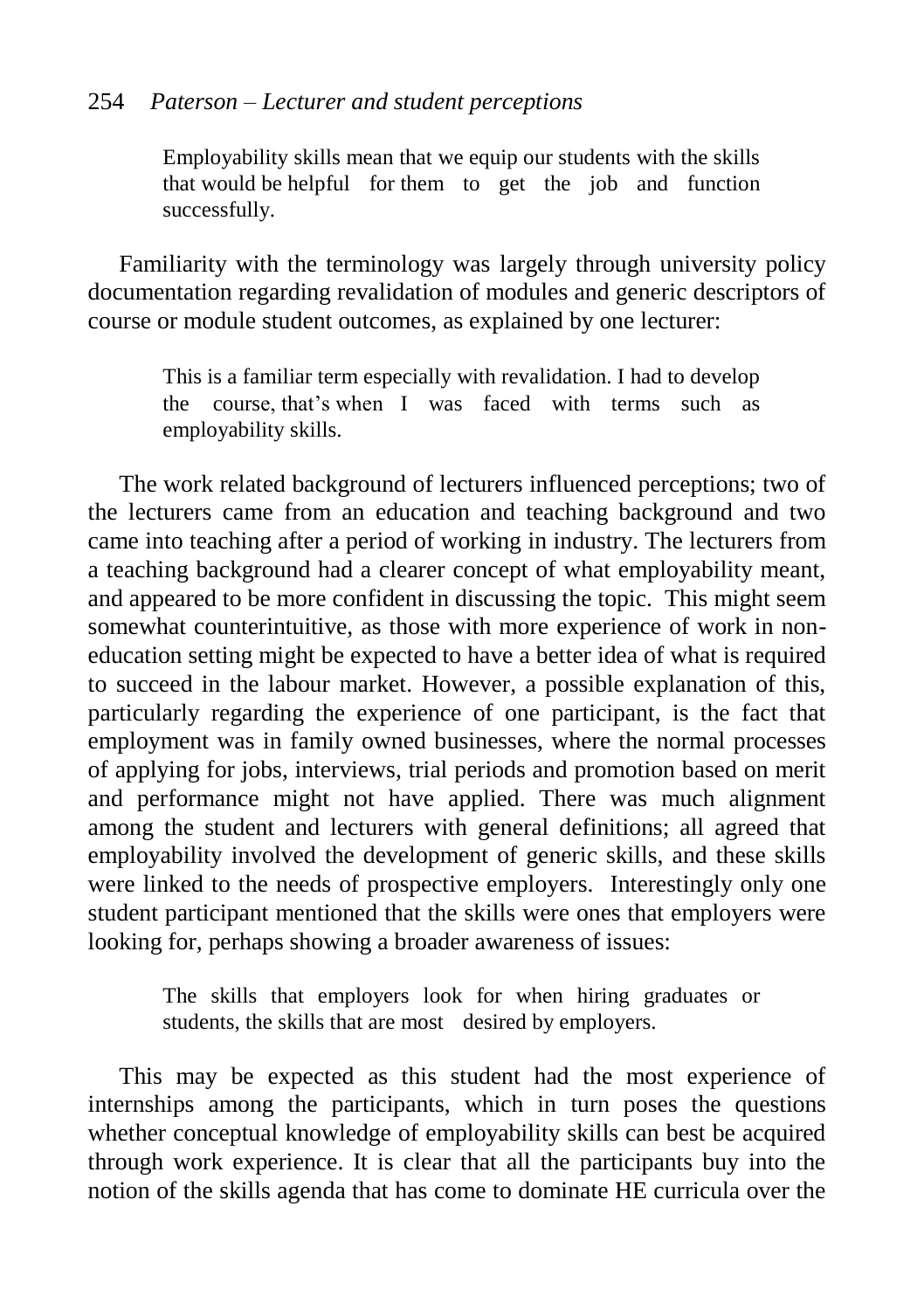past few years. While criticism of the skills agenda is a feature of UK HE discourse [\(Wolf, 2007\)](#page-34-6), such discussions are not common in Uzbekistan. In fact, there is a discussion to be had as to whether UK based definitions of employability are relevant for developing countries such as Uzbekistan, where there may be a more rigid system of government central planning. Uzbekistan, since independence in 1991, has been slowly transitioning to a market economy, where elements of a Soviet style economy still persist with subsidies, price controls and extensive government planned production (Lasch & [Dana, 2011\)](#page-32-5). Such a demand-led system, where it is the providers of employment who dictate what is or is not important, can only lead to increased marketisation of institutes such as WIUT, where endorsing the discourse of employability equates to endorsing an emergent capitalist economic system [\(McCowan, 2015\)](#page-33-8). In addition, the success of any government policy to promote employability might be measured in terms of the numbers of graduates in graduate level jobs, thus equating employability with employment [\(Wilton, 2008\)](#page-34-7). The definitions chosen for evaluation by the participants of this study (Knight & [Yorke, 2002;](#page-32-1) [Yorke,](#page-34-3)  [2006\)](#page-34-3) were focused on the ability to attain and maintain graduate level jobs, but did not consider the changing structure of labour markets. When shown the two definitions some participants did not always find them to be clear, or even useful, as illustrated by one perceptive lecturer comment:

> Achievements? I would put this one into question because sometimes your failures can also teach you certain skills everyone views achievement differently.

The students may take on board such definitions and frame their own perceptions in terms of competition for the limited number of graduate jobs available to them. This view may also be reinforced by university documentation and policies that are well meaning in terms of providing employment opportunities, but do not consider wider ethical implications such as making a valuable contribution to society, or the demands of the labour market looking ahead a number of years. The forty-one employability skills identified by Jackson [\(2010\)](#page-32-6) are illustrative of the vast array of capabilities "vying for inclusion in the definition of employability" [\(Smith et al., 2014, p.2\)](#page-33-2). It is not surprising that the skills identified by participants fell within this comprehensive list. A point to note here is that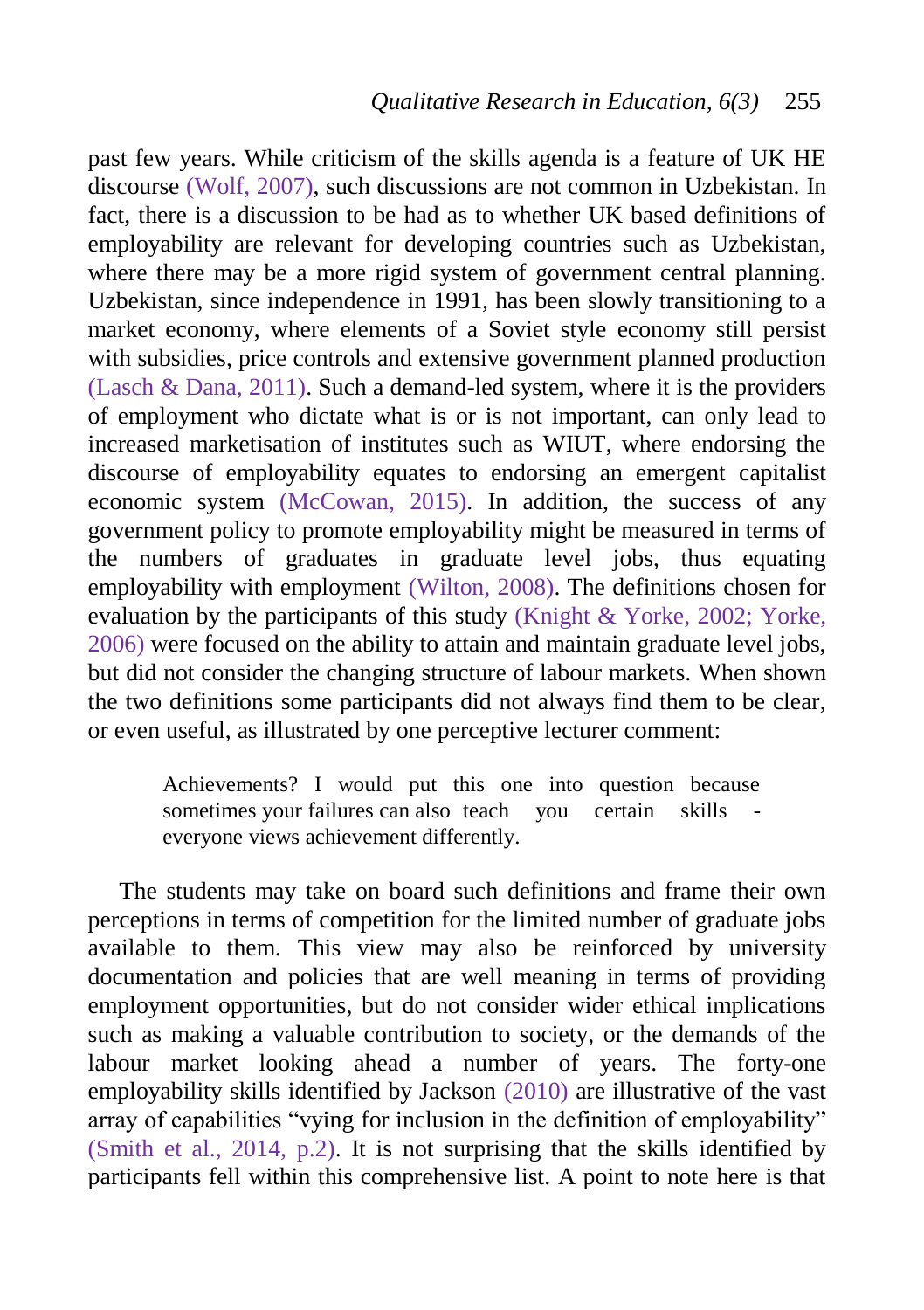participants, when referring to employability skills, did not distinguish between skills or attributes that may stem from broader values or attitudes; both skills and attributes were considered under the same umbrella term of employability skills. Table 2 shows the employability skills that were identified (without prompting) during the course of the interviews:

**Business administration Economics** Lecturers Adaptability Communication skills Flexibility Managing expectation Presentation skills Self-management Team-working Time management Transferable skills Working to deadlines Analytical skills Communication skills Critical thinking skills Numerical skills Presentation skills Punctuality Research skills Social skills Team-working Students Assertiveness Language skills Presentation skills Team-working Work experience Critical thinking Communication skills Leadership skills Research skills Time management Transferable skills

Table 2 *Employability skills identified by participants*

The skills identified by participants were largely non-technical and generic. With the possible exception of numerical skills, presentation skills, and language skills all can be categorised as soft skills. These skills are more related to personal characteristics and are difficult to demonstrate or measure. A significant difference in perceptions between lecturers and students was not evident, but it can be noted that the two skills that were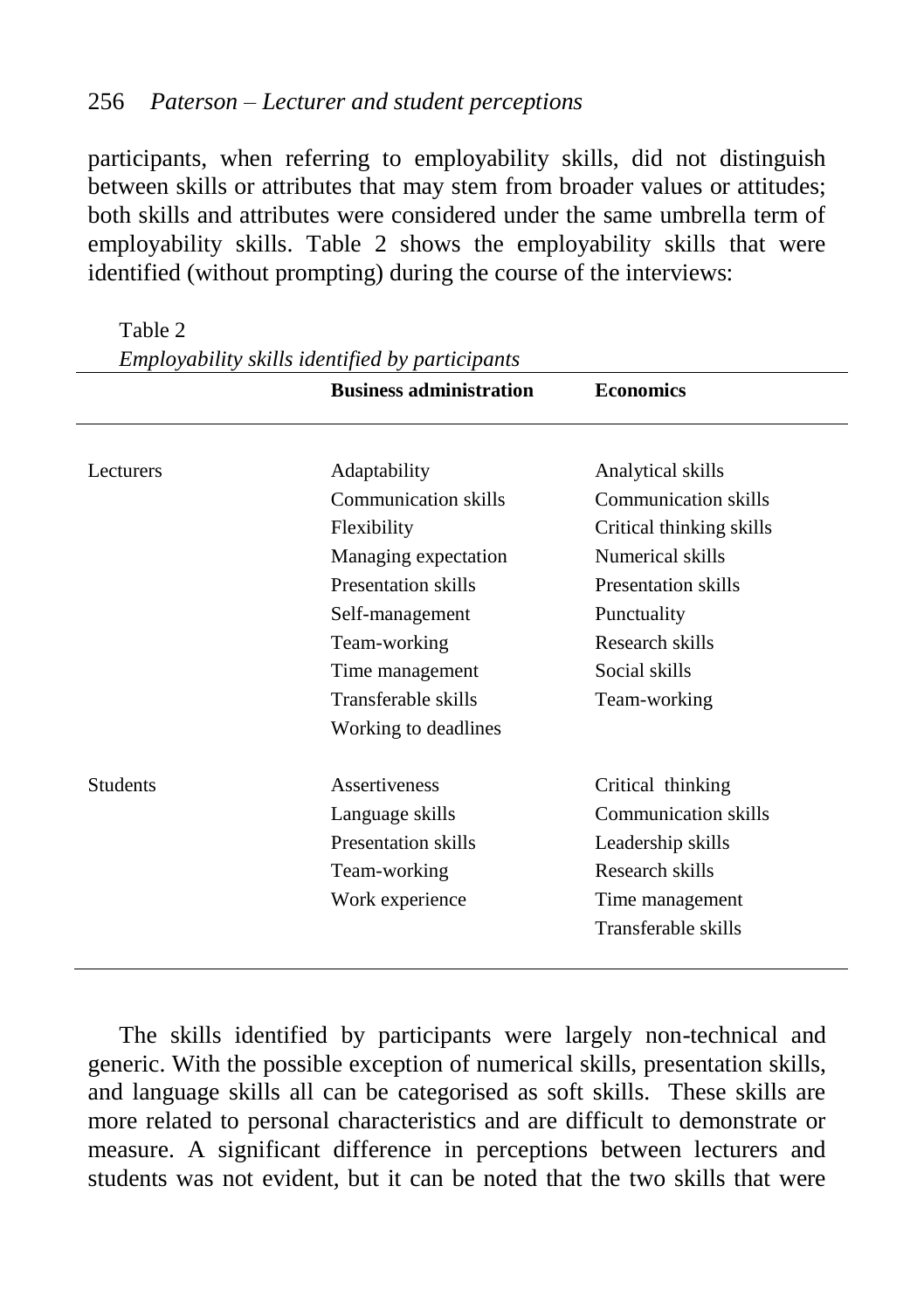given prominence by lecturers and students were *team-working* and *communication skills*. Across the two subjects it was interesting to note that the skills of *critical thinking* and *leadership* were identified by students and lecturers from Economics, but not from Business Administration. Jackson [\(2013\)](#page-32-4) cites examples of deficiencies in specific non-technical skills identified by business graduate workplace performance, particularly in critical thinking and leadership. Many of the skills identified by participants could be seen as ones that relate as much to desirable academic outcomes than transferable employability skills *per se, i.e.* ones that can be practised and evaluated in a classroom or educational setting. These include presentation skills (assessed presentations), team-working (group presentations and coursework), numerical skills (coursework that includes a mathematical component), language skills (in English, as this is the language of instruction and assessment), research skills (assessed coursework which references academic sources), working to deadlines (submitting coursework on time), punctuality (arriving to classes on time), and time management (prioritising coursework in relation to deadlines). An interesting aspect to consider here is the reason why lecturers and students consider a particular skill or attribute to be of importance. Furnell and Scott [\(2015\)](#page-31-9) emphasised their belief that graduate students primarily recognised the relative importance of skills as a direct result of applying them to work contexts. While there has been widespread criticism of how naïve conceptualisations bear little or no relationship to actual employment practices [\(Wolf, 2007\)](#page-34-6), students in this study have identified what they consider to be the most important employability skills largely through their practical experiences of internships and through extracurricular activities that necessitated the use of cognitive, and social and behavioural skills. One student was keen to point out that one of the biggest challenges facing students is how to apply theoretical knowledge in practice:

> There are some things that you are not told at university which might help in the workplace. For example, how to work with colleagues; you should be more assertive and flexible. At university we get only theoretical knowledge.

This student recognised that her own work experience has gone a long way to bridging the gap between theory and practice. However, it is not just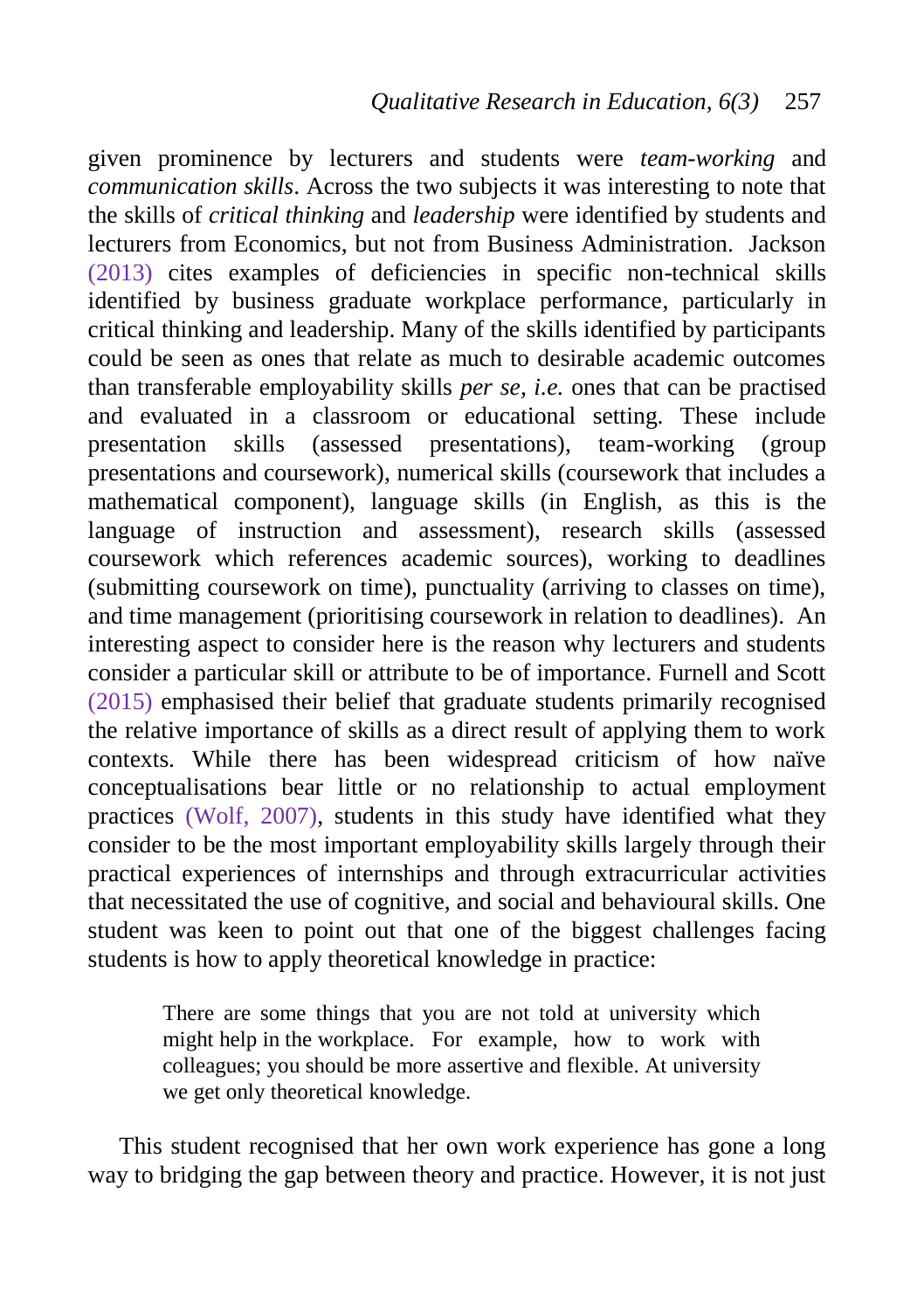a matter of recognition of the skills, but also the way they can be demonstrated and used as a valuable tool in both securing employment and working productively. One lecturer noted that students may have a practical advantage if their family are business owners.

From my experience those students who have a family business or their own business are somehow more confident. They show they've already used their knowledge in some area.

This was echoed by another lecturer:

The majority of students already have part time jobs by the time they graduate. Some of them work with their parents business. I know some students whose family have businesses such as banks. It is common to work at parents' businesses after graduation

Regarding specific skills, these were easily identified by participants, but conceptualisations seemed to be shaped more by pedagogical factors. The list of skills generated by participants is in line with competencies listed in employability frameworks such as Archer and Davison [\(2008\)](#page-29-5). However, this is not to suggest that participants all agreed on the skills and attributes that are linked to employability. As noted by De La Harpe et al., [\(2000\)](#page-30-5), the terms used to describe such generic skills are used interchangeably with *attributes*, *characteristics*, *values*, *competencies* and *qualities*, and these are often understood as being independent of learning contexts. It is clear that terms such as these are very different to easily identifiable skills such as presentation skills, which are more easily measured as a learning outcome of a particular course of study.

## **Strategies**

What strategies are used by students to develop their employability skills, and what strategies are used by lecturers to develop the employability skills of their students?

The value of promoting employability as one of the aims of higher education is still a matter of contention, but as long as virtually all HE institutes are compliant in the process it would seem prudent to incorporate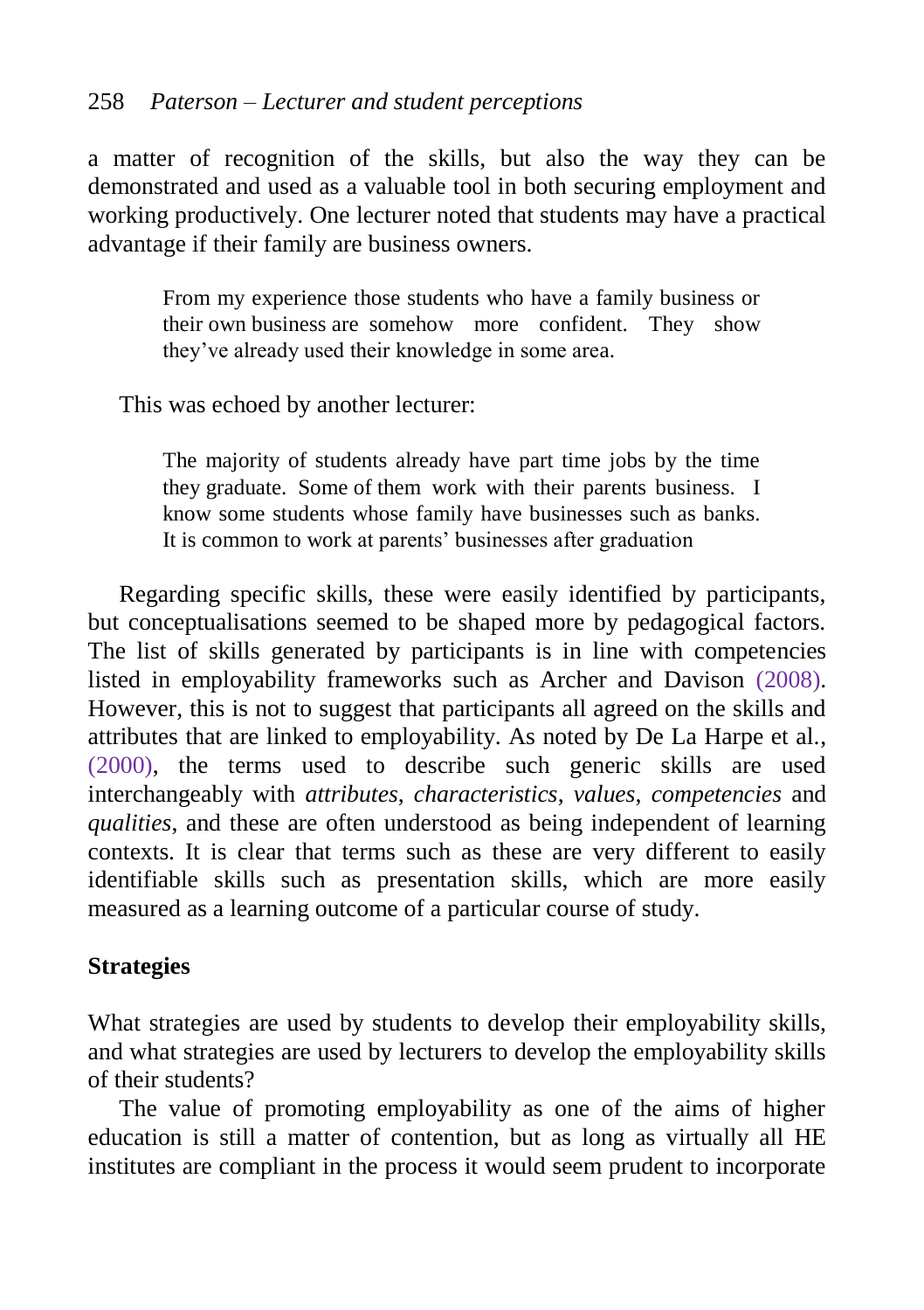employability pedagogy in the curricula. Lecturers at transnational universities may see the inclusion of employability pedagogy as an advance on more traditional methods of teaching, and from the interviews it was clear lecturers recognised the need to make their classes practical and interactive. However, it was evident that the benefits of certain types of learning activities, e.g. role plays and collaborative projects, were often not made explicit enough to students. All lecturers were enthusiastic in their description of the kinds of activities they encourage. When lecturers were describing specific classroom activities they tended to highlight those skills more related to the cognitive domain; logical and creative thinking, problem solving, and discussion based interaction. This can be contrasted with the previously mentioned definitions given by lecturers, which tended to focus on pedagogic aspects and more testable elements. One activity mentioned by a lecturer was simulations and role plays:

> We like simulations and role-plays. Participants take the role of managers or employers and pretend to have a different cultural background. They have a problem solving task where they need to analyse the cultural profiles of negotiators.

Students also seemed to enjoy and recognise the value of such activities, with one being described as particularly useful; an activity where they had to communicate various emotions without using words, through saying numbers with different intonation:

In Personal Development [module] we did simulations and roleplays. They were fun; they made us actors. In real life tone of language plays a big role when you are developing a relationship talking to other people

However, it may also be the case that not all students recognise simulations and role-plays as a beneficial activity:

Many people do not perceive the simulations as something serious. They [fellow students] complain after the class that they are not getting much from the simulations, but I believe we enhance our emotional intelligence. The absence of such simulations in the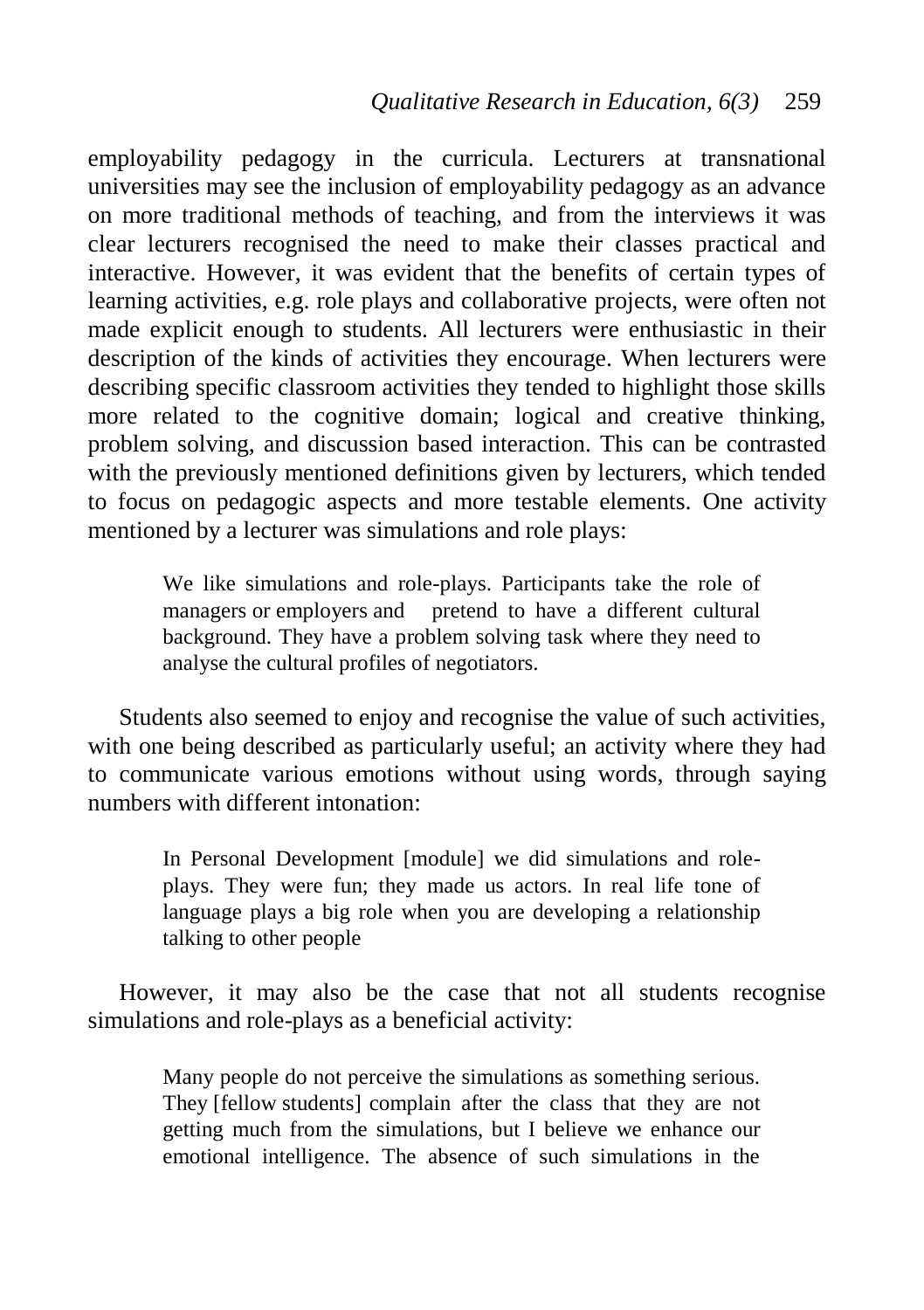## 260 *Paterson – Lecturer and student perceptions*

Lyceum makes them [students] feel that this is something that has no value.

The student argues that the reason for this is that many students, before entering undergraduate studies, are used to a strict schedule of lectures and taught classes in their Lyceum (High School equivalent). A link here can be drawn with teaching methods in the Uzbek school system. It has been noted that teaching methods have not advanced significantly due to educational structures being highly hierarchical, with policy reform being developed in a top-down manner (Weidman & [Yoder, 2010\)](#page-34-8). Criticism of teaching methods in the schools have included outdated training that focuses on the transmission of factual information, and a distinct lack of opportunities for teachers to acquire strategies in using methods that are more conducive to the development of students' critical thinking or problem solving skills. When probed on this issue the student went on to state that during the setup of role plays little or no explicit information was given as to why students were doing the activity:

> There were no specific explanations as to why we were doing this; the only instructions were we should just begin interacting. Maybe the absence of explanation affected the perception and the value.

If the students did not always equate such activities with enhancing their employability skills then it seems likely that they would not take them as seriously as activities such as assessments that had concrete outcomes. As noted by Knight, [\(2003\)](#page-32-7), "If your project fosters achievements valued by employers, does it also ensure that learners know this?" [\(p.5\)](#page-32-7) This is at a micro level, but at the macro level of the degree as a whole, students may also lack the ability to adequately describe their experience of higher education. Although curriculum practices may aim to foster the development of skills that are valued in the labour market, if students are unable to either express or demonstrate their employability readiness to potential employers then there will likely be a continued shortfall in workready graduates. The context in which skills are developed is an important part of learning, and if employability skills are to be successfully embedded in curricula then the context-related implications of the skills being promoted should be considered in greater depth. Although team-working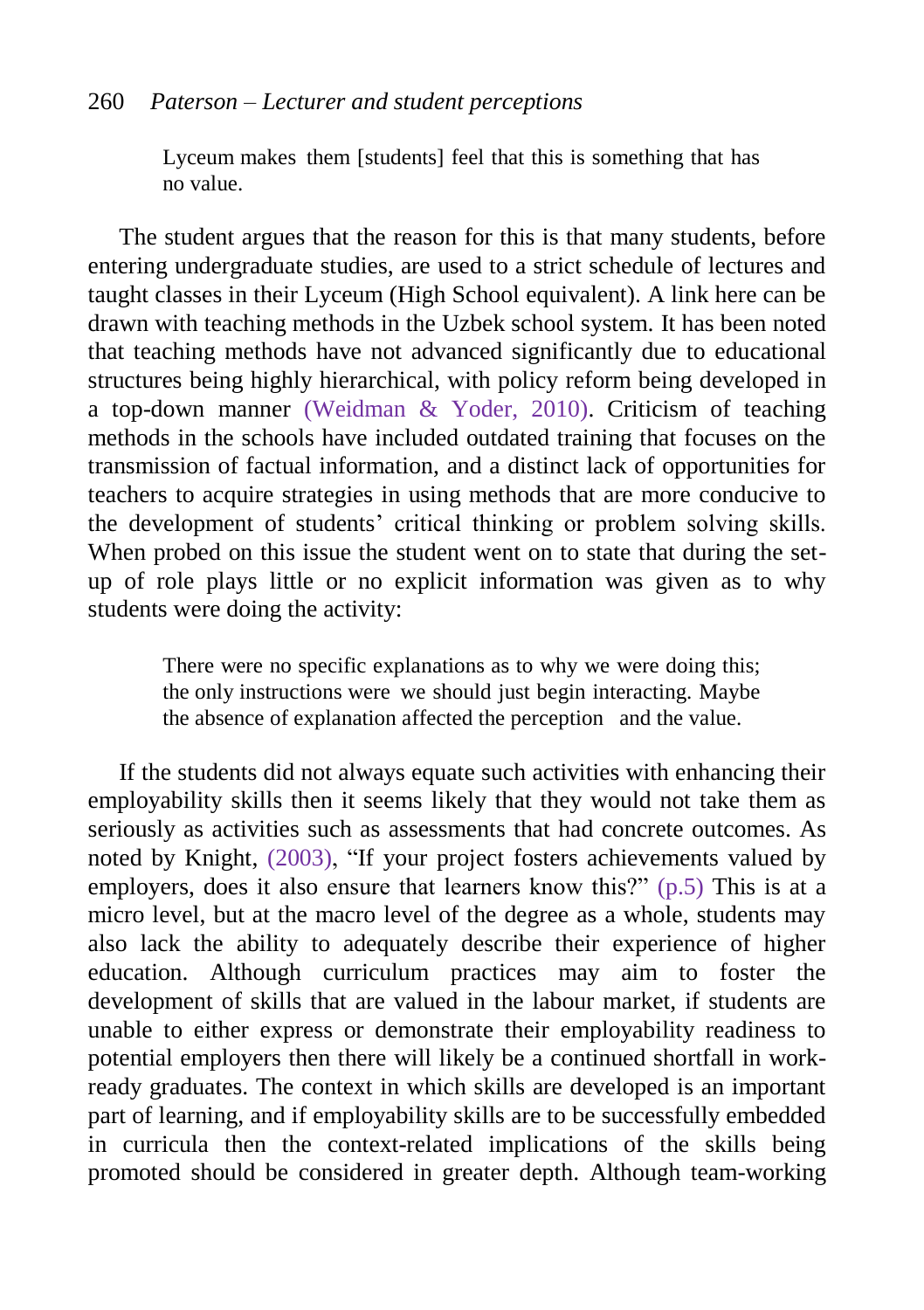was recognised as an important employability skill by all of the participants, the lecturers felt that it was difficult to incorporate it into the classroom activities, especially at higher levels. Moreover, there did not seem to be a clear distinction between team-work as an opportunity to foster mutual understanding and cooperation, and group assessed coursework, as this lecturer pointed out:

> On teamwork it's an interesting point because level 6 modules discourage teamwork as their summative component. We had the comment from the external examiner that we cannot have that many summative group courseworks.

This is not to say that lecturers do not see the value of such activities, but more they feel constrained by the academic regulations placed upon them from above. The reason for this may not seem perfectly logical in terms of pedagogy and practical application. One student described how one of the level 6 modules that previously had assessed groupwork, included in its learning outcomes *building a strategy that was communicated across the whole team*. There are difficulties involved in administering groupwork assessment. Students may feel that less hardworking classmates are benefiting (in terms of coursework credit) from the hard work of others, especially if a mark is given for the group as a whole. While this is not promoting the benefits of mutual cooperation, it is understandable that students want credit and recognition for their efforts, and if teamwork and collaborative activities are not contributing to marks then their importance may be undervalued. One student equated teamworking, specifically when the team does not work well together, with problem solving, drawing on an example of a group presentation:

> You have to solve a problem for your group and for yourself - one student was ill, another one went home, the third just didn't come. I had to choose the topic myself. At the end we got positive feedback.

It is not necessarily the case that students see their progress purely in terms of assessment marks. As with many of the participants, the discussion of classroom activities revealed further insights into how skills related to employability are embedded in the curriculum. Another student was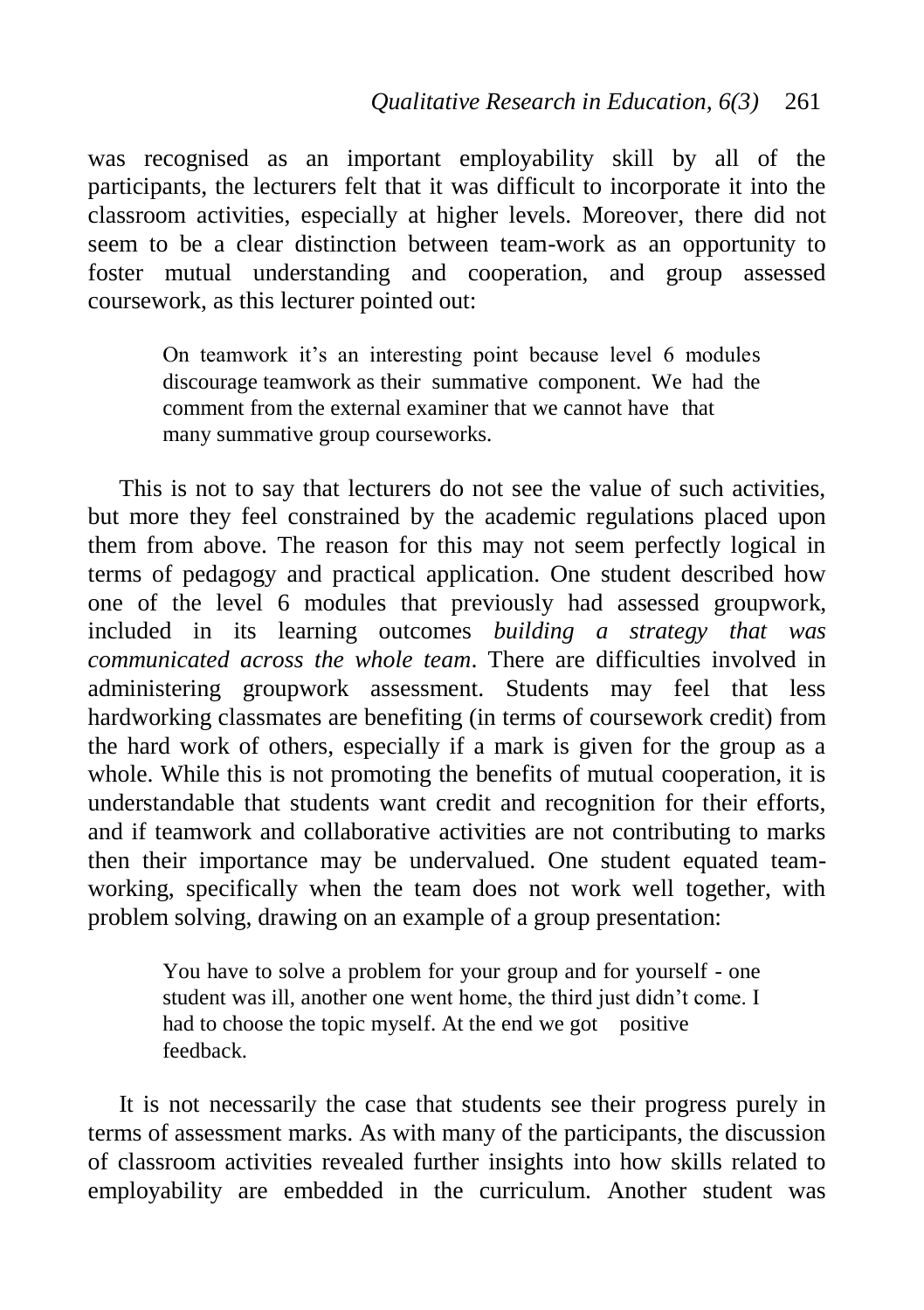particularly perceptive in his analysis of the importance of team-working, making astute connections which touched upon two skills for the future workplace [\(Davies, Fidler, & Gorbis, 2011\)](#page-30-9); cross-cultural competency and novel and adaptive thinking:

> Working in a team teaches you how to work with different people from different countries.

Lecturers seemed less aware than students of the opportunities for development that existed outside of timetabled classes. The extent to which students engaged with extracurricular activities was impressive, but again the problem was that students either did not relate these activities to employability, or felt they lacked the ability to describe them in a way that encapsulated the employability element. Experiential and action learning strategies are most effective when combined with direct work experience, and are also strengthened by reflection and evaluation by participants [\(Davies et al., 2012\)](#page-30-0). Students who participated in the peer-mentoring scheme recognised the benefits in terms of developing valuable skills, but felt they needed more recognition for their efforts. Zacharopoulou, Giles and Condell [\(2015\)](#page-34-9) reported on how to maximise benefits from a similar scheme to the one used at WIUT. Participants recorded experiences of their peer-mentoring scheme in a reflective diary, took part in discussion groups and compiled a portfolio of evidence. Not only did the scheme enhance students' perceived competence in areas of employability, but also raised awareness of limitations in other areas. Knight and Yorke's [\(2002\)](#page-32-1) USEM model of employability also stresses the role of metacognition and reflection to help students articulate their achievements. The benefits of experiential learning are well reported [\(Kolb 1984\)](#page-32-8). More current iterations involve personal development planning (PDP) to enable students to be more proactive in their identification of both learning and career orientated opportunities within their undergraduate courses. The Personal Development module for Level 3 students at WIUT was mentioned by lecturers and students as being of practical value. However, Tymon [\(2013\)](#page-34-0) suggested that employability related engagement increased with students as they progressed in their degree courses, and that students during the early stages of undergraduate study lacked interest in activities that tried to embed employability. Pegg, Waldock, Hendy-Isaac and Lawton, [\(2012\)](#page-33-9)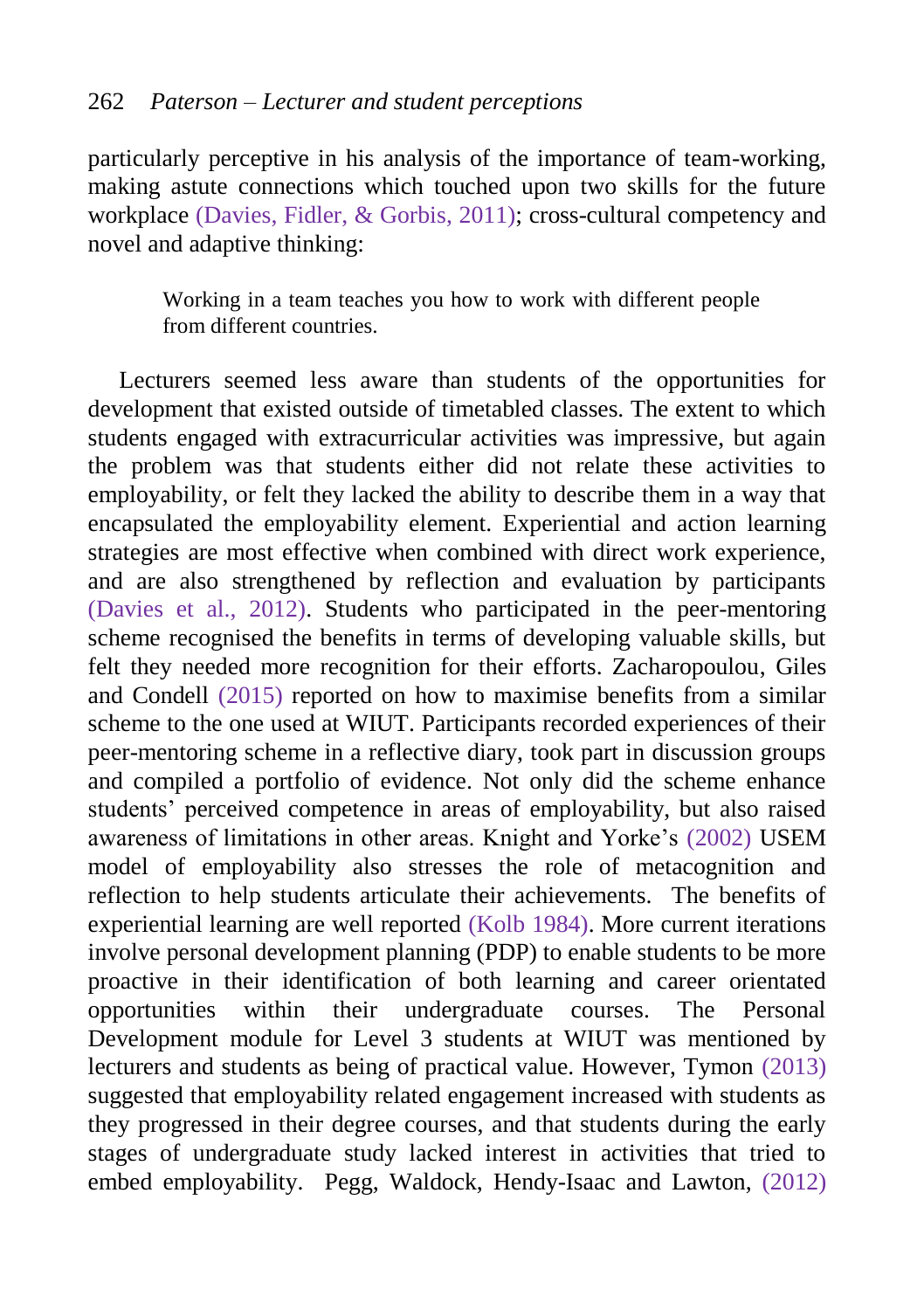advocate the integration of experiential learning and embedded employability approaches as long as it is backed up with effective means of documenting and recording. This enables students to reflect constructively on the experience, learning and development. Further integration of these practices with work experience and internship opportunities could be of benefit to WIUT students, especially during the later stages of the degree. One of the main recommendations of Ajwad et al., [\(2014\)](#page-29-2) was to improve the flow of information between employers and prospective employees. This included ways of matching the supply of skills with the employer demand. For a university it would seem prudent that there is a strong relationship with local employers, and also that both students and lecturers were in a position to benefit from such a relationship. At WIUT both lecturers and students have opportunities to interact with employers. One lecturer expanded on this:

> We did have discussions with professionals from industry and I remember that they marked communication skills, technical skills and team building […] They want our students to be good communicators in different formats, so this is also writing, oral, being able to communicate with clients successfully, and being able to build personal relationships.

These comments highlight employers desire for graduates with skills related to social intelligence: "the ability to connect to others in a deep and direct way, to sense and stimulate reactions and desired interactions" [\(Davies et al., 2011, p.8\)](#page-30-9). This lecturer also remarked that this was in the previous year before module revalidation, where employers and lecturers had a round table discussion. It was acknowledged that more could be done in this area:

> Here we need to improve our communications with the employers and organise events like the careers day more often. We need to get more feedback from the employers.

Meetings with employers also provided another lecturer with valuable information regarding desirable skills: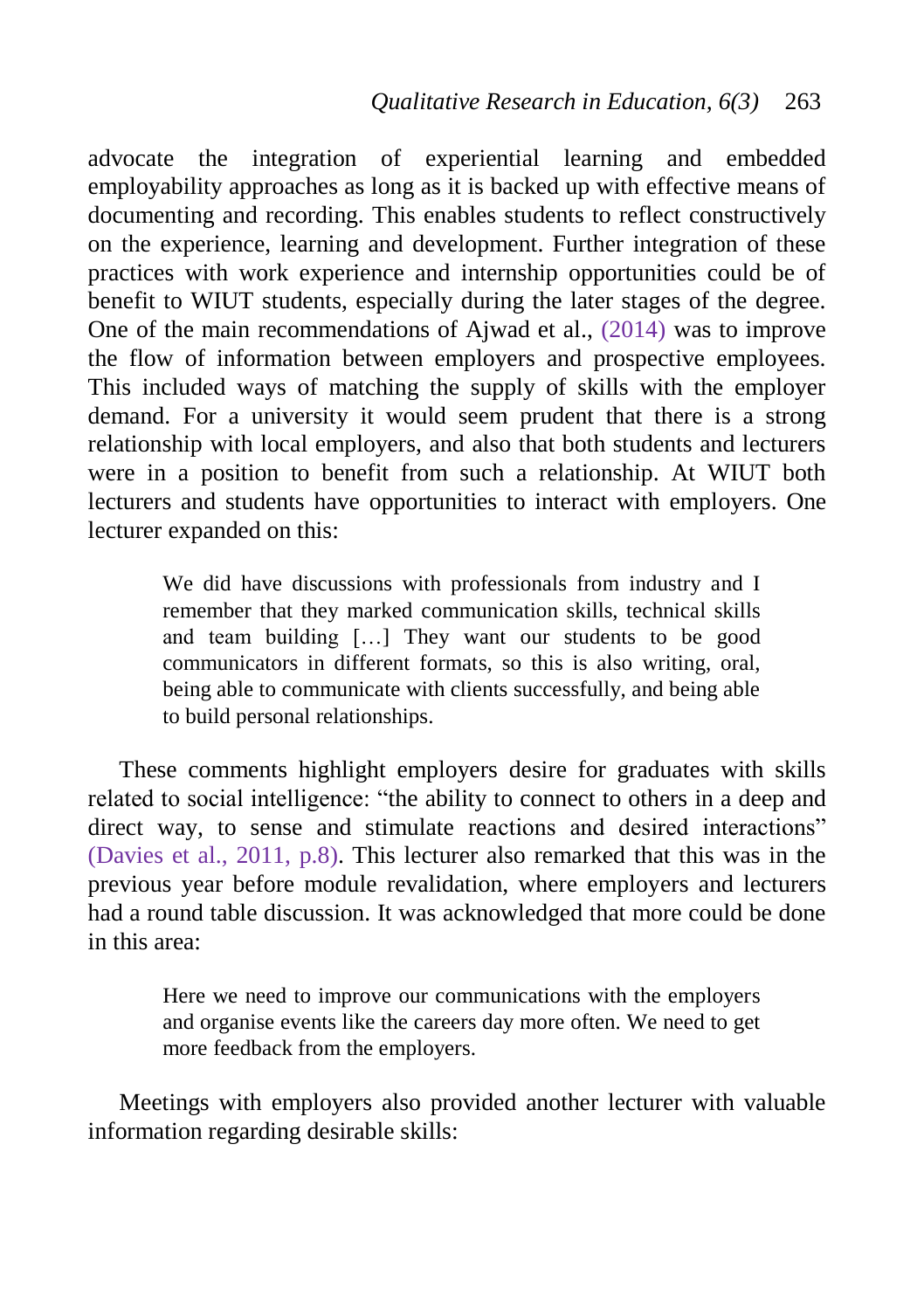### 264 *Paterson – Lecturer and student perceptions*

When I was talking with the employers, which does not happen very often, they mostly seek the soft skills which are transferable, highly transferable, not subject specific.

One lecturer, who had also been a student at WIUT recalled that guest speakers were invited from an international bank. She enthused about these conversations she had, as a student, with prospective employers. She remembered students were keen on asking the employers what they wanted from graduates:

> We were students at the time, so basically we were asking them what they [employers] are looking for. Why are you [lecturers] teaching us this theory that cannot really be applied in the real world because of all the assumptions? He [employee of international bank] said we are not looking for your knowledge of a theory; it's the way you think.

This caveat suggests that employers have specific expectations on individuals' performance, in line with the skills for future workforce proposed by Davies et al. [\(2011\)](#page-30-9). These include *novel and adaptive thinking* and having a *design mindset*; being able "to represent and develop tasks and work processes for desired outcomes" (*ibid* [p.11\)](#page-30-9). Through interactions such as this employers are also taking steps to communicate their needs to educational institutions. A student also recalls a visit from employers:

> Several months ago a representative of the HR department for [an international company] in Uzbekistan came to deliver a presentation, and I remember asking about the most important skills they look for in students. She said it was the ability to achieve results, to deliver results quickly. Results oriented people are in demand.

A way for students to bridge the gap between theoretical knowledge and practical application is through undertaking an internship. The value of this was noted by the same student: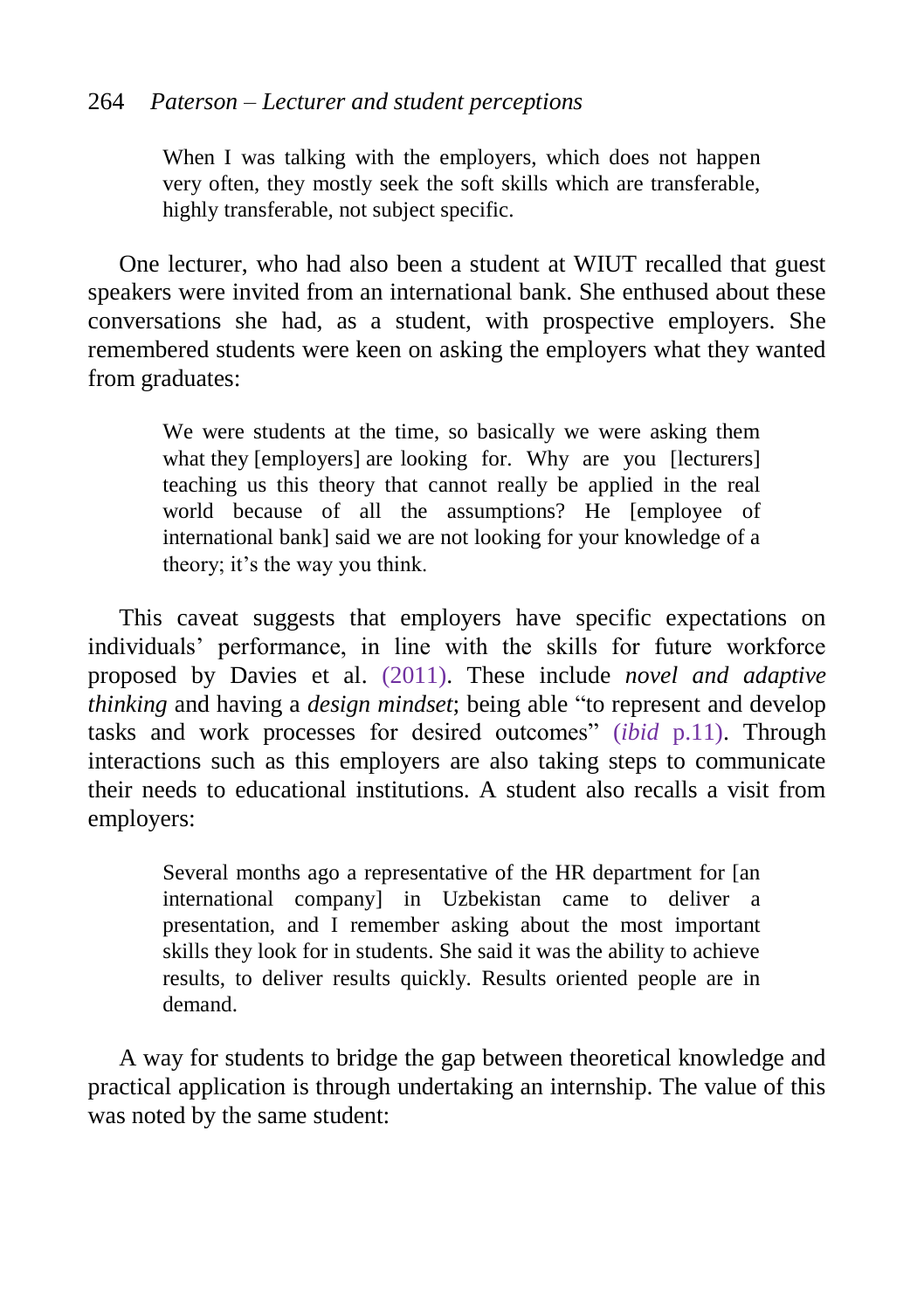I recognised during my last internship that people learn their functional duties doing work. It is very seldom functional duties coincide with the curriculum they went through. Skills are more important than knowledge, that's what I saw in [international company]. They wanted skills.

Another student had a similar experience during one of his internships, where his qualifications and subject specific knowledge were not considered of great importance:

> I think they [employers] are looking not at your subjects but at your character. They didn't ask me about my faculty marks. The subject knowledge was applicable when you were faced with practice. Usual theories may not work in real practice, even if your subject knowledge is not very deep you can learn a lot from working.

The internship experiences of students appear to confirm notions that internships are an effective way of developing employability [\(Shoenfelt,](#page-33-10)  [Stone, & Kottke, 2013\)](#page-33-10). As well as trying to improve their future employment prospects through gaining valuable work experience, students expressed how engaging in extracurricular activities (specifically those organised through the university) could enhance their employability skills. While speaking about their extracurricular activities students made connections with areas of employability. For example, a student talked about her experience of one of the university clubs:

> You don't always need to work for money, like being a volunteer. For example, I'm leader in the conversation and debate club. Leadership qualities are very important. In business you must have leadership skills in order to motivate your workers. It's not the same as management because managers and leaders are not the same.

Although this student did not make explicit connections between the skills gained or applied through extracurricular activities and their application in terms of employability, it is evident that key transferable skills can be acquired through engaging in activities other than internships, employment or academic learning. One student gave an example of how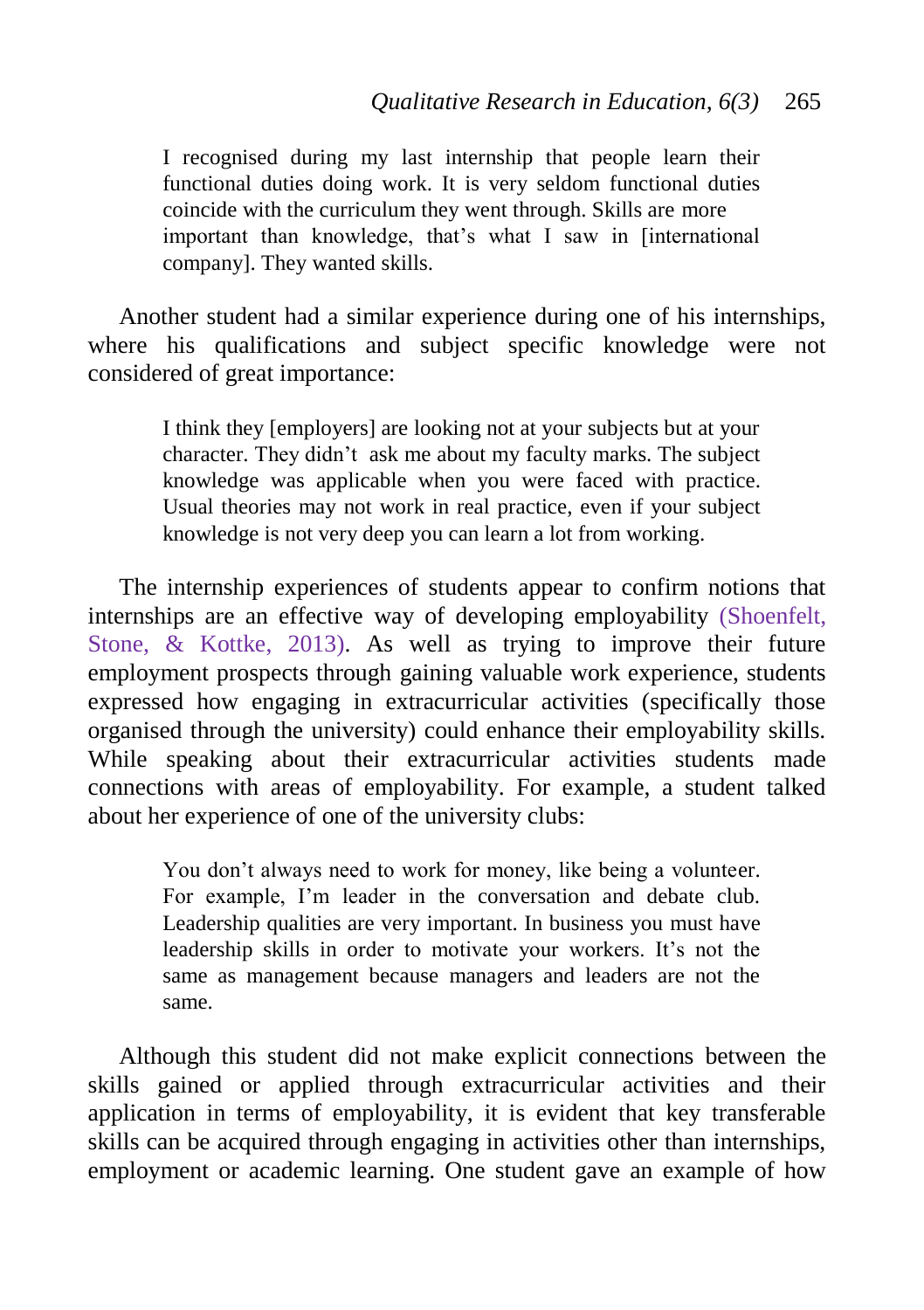some skills gained from participating in and organising extracurricular activities had a direct impact on a project he was tasked with during an internship:

> I am deeply involved in the social life of our university. I am general manager of the school volunteers. I have founded six clubs - the kinds of clubs that develop the skills of students. In your social life you do diplomatic approaches for administration. It was very important for me because in one internship I was asked to conduct a lecture by myself about the university, about something that I have learnt from university. It would be impossible if I didn't have experience from social life.

The student went on to mention that, in his experience, academic life was not as important as his social life in the development of his employability skills. He estimated it was 80% social life and 20% academic study. Views such as this were also raised by Lowden, Hall, Elliot and Lewin, [\(2011\)](#page-32-9), who noted that graduates value their extracurricular activities above the degree content. The reasons for this are it embellishes their CV, and also helps secure graduate level employment. This raises further questions about whether it is beneficial for academic studies to have enhancing employability as a realistic learning outcome. An interesting comparison that emerged from the interviews was the disparities in level of awareness that lecturers have regarding the extracurricular activities at WIUT. The lecturer, who also had been a student, was particularly concerned with this. She pointed to an example of a peermentoring scheme where students were perhaps not receiving due recognition for their participation and achievements:

> This year we raised the issue of students who are doing mentoring activities and that they did not feel appreciated. They think about their future and they want to tell employers but they also want some immediate rewards like a letter of appreciation. They want to be recognised for what they do.

A peer-mentoring scheme can be effective as it "can develop employability skills through a programme of activity that formally rewards students for their participation and assists them in articulating their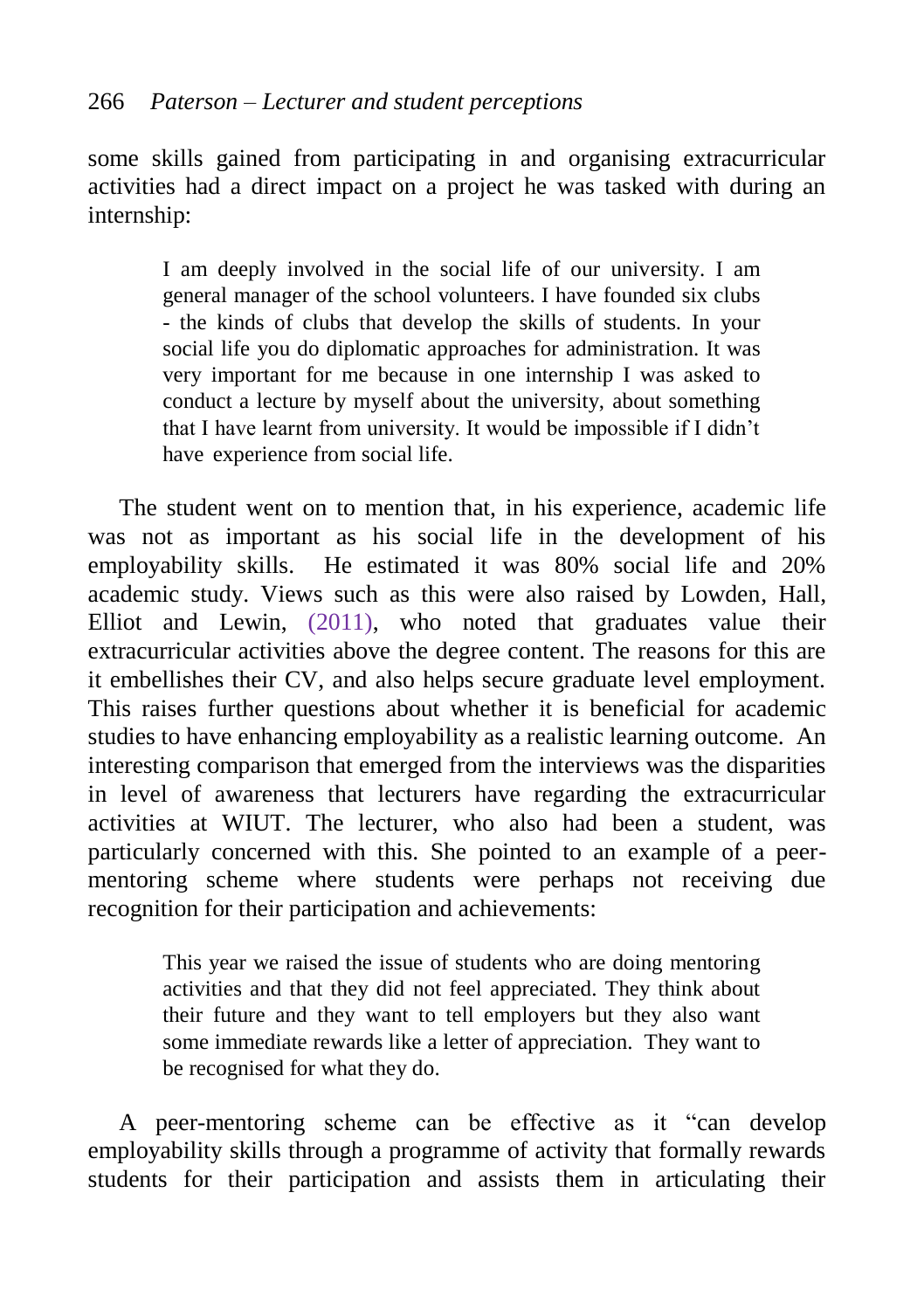competencies" [\(Zacharopoulou et al., 2015 p. 1\)](#page-34-9). As highlighted by Clark, Marsden, Whyatt, Thompson and Walker, [\(2015\)](#page-30-10), it is not necessarily the kind of extracurricular activity pursued at university that is important, but more what the student does within the activity and how well the achievements are communicated to potential employers. This raises some issues regarding how students can demonstrate their employability skills to employers. In their report on employers perceptions of the employability of new graduates Lowden et al., [\(2011\)](#page-32-9) stressed the importance of the ability of graduates to demonstrate employability skills during the application stage; with particular importance placed on critical and evaluative skills. As well as having an effective CV that is tailored to the specific employer, applicants also need to have the ability to impress and stand out during initial meetings and interviews. Both lecturers and students recognised the importance of CVs, although it was remarked by one lecturer that not all employers in Uzbekistan take CVs, preferring application forms and interviews only. A major point of concern among the students was how they would be able to demonstrate their employability skills to prospective employers. Lecturers generally agreed that timely completion of coursework and active participation in seminars and discussions was a way for students to demonstrate skills such as time management, working under pressure and communicative competence, as these two comments suggest:

> Working to deadlines – it is part of their time management skills. How well they organise their resources and their time.

> Leaving coursework to the last minute signals bad time management. Certain pressure may exist when they don't know the peers with whom they work, when you randomly select students [to work in groups]. So being able to work with the team of unknown people, and then successfully produce an outcome within the timeframe, and with good quality.

Students, however, may see this type of activity as something that they are expected to do in their day to day university activities:

Being responsible, especially working in team projects. You have to be responsible if you want to get higher grades.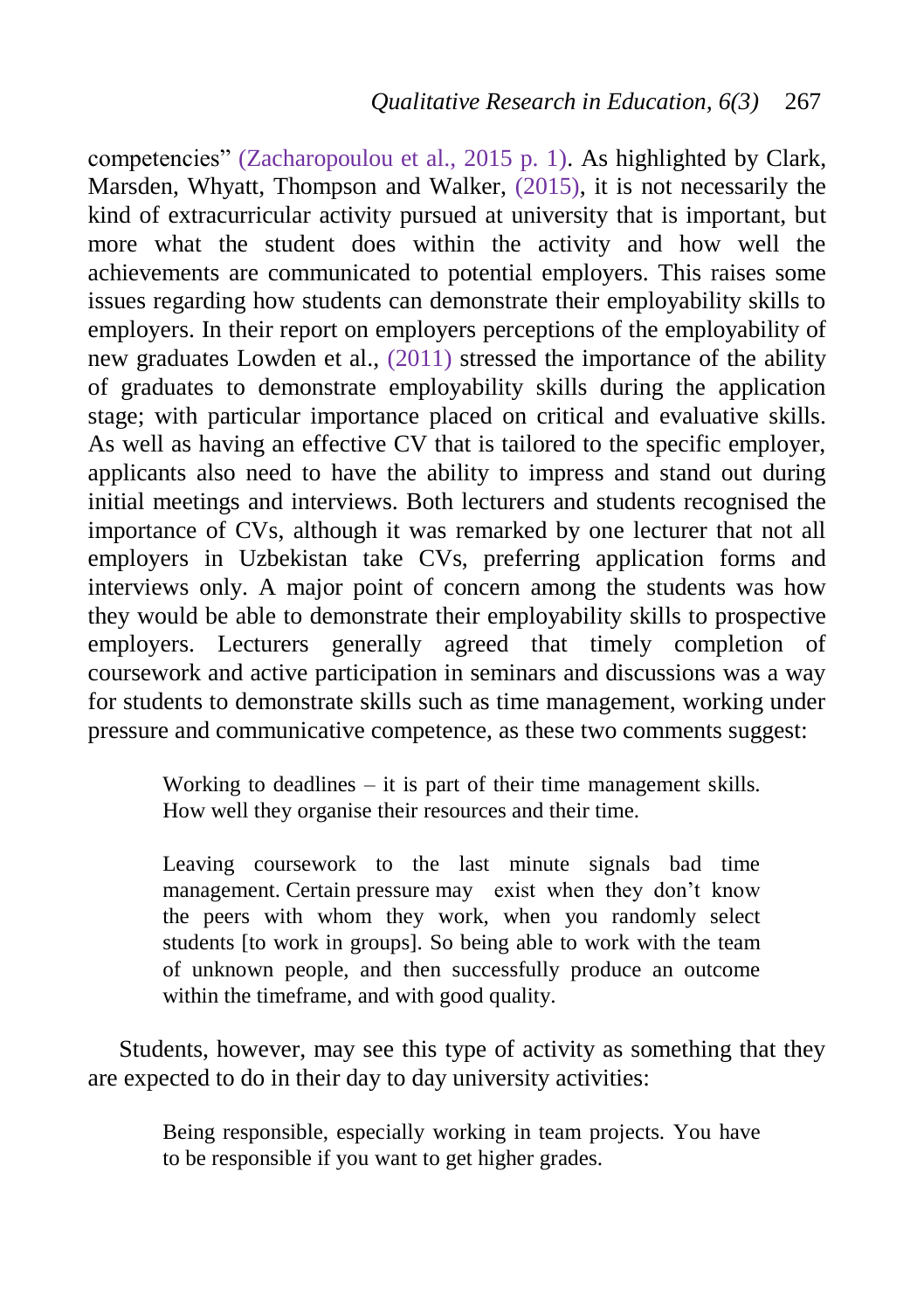When asked how they could demonstrate desirable employability skills in an interview situation, one student referred to achievements in extracurricular activities:

The extracurricular activity I took part as a team leader and as a presenter. I was given a team. I had to tell them which part to take. I would tell them this in a job interview.

This is not to say that students do not see the connection between class activities and employability, it is more that they see coursework as a means to an end; achieving the grades necessary for a good degree classification. Knight and Yorke [\(2002\)](#page-32-1) advocate an approach to teaching and assessment that is directed towards students becoming aware of their achievements, and documenting them in a formalised fashion. Doing this will perhaps better equip students with the tools needed to demonstrate their employability skills to employers, something that students of this study would benefit from.

### **Conclusion**

This research aimed at contributing to the discussion on the understandings of the concepts underpinning the topic of employability and employability skills. It has specifically examined the views and concerns of lecturers and students at Westminster International University in Tashkent, Uzbekistan. Definitions of employability are numerous and varying, focusing on shortterm job acquisition, long-term career development, productivity and sustainability. At WIUT there was much alignment between student and lecturer views, and with the extant literature, and the importance of the topic was recognised as a responsibility of both the University and individual students. However, it is clear that the way that graduates align themselves to the labour market is heavily characterised by their experience in higher education. Students at WIUT recognised the value of work-based training and internships as best equipping them with their perceived employability needs, but also questioned the value of employability focused pedagogy if its purpose and rationale was not communicated effectively. As discussed, understandings of employability skills are individual and subjective, linked to previous education and work experiences, as well as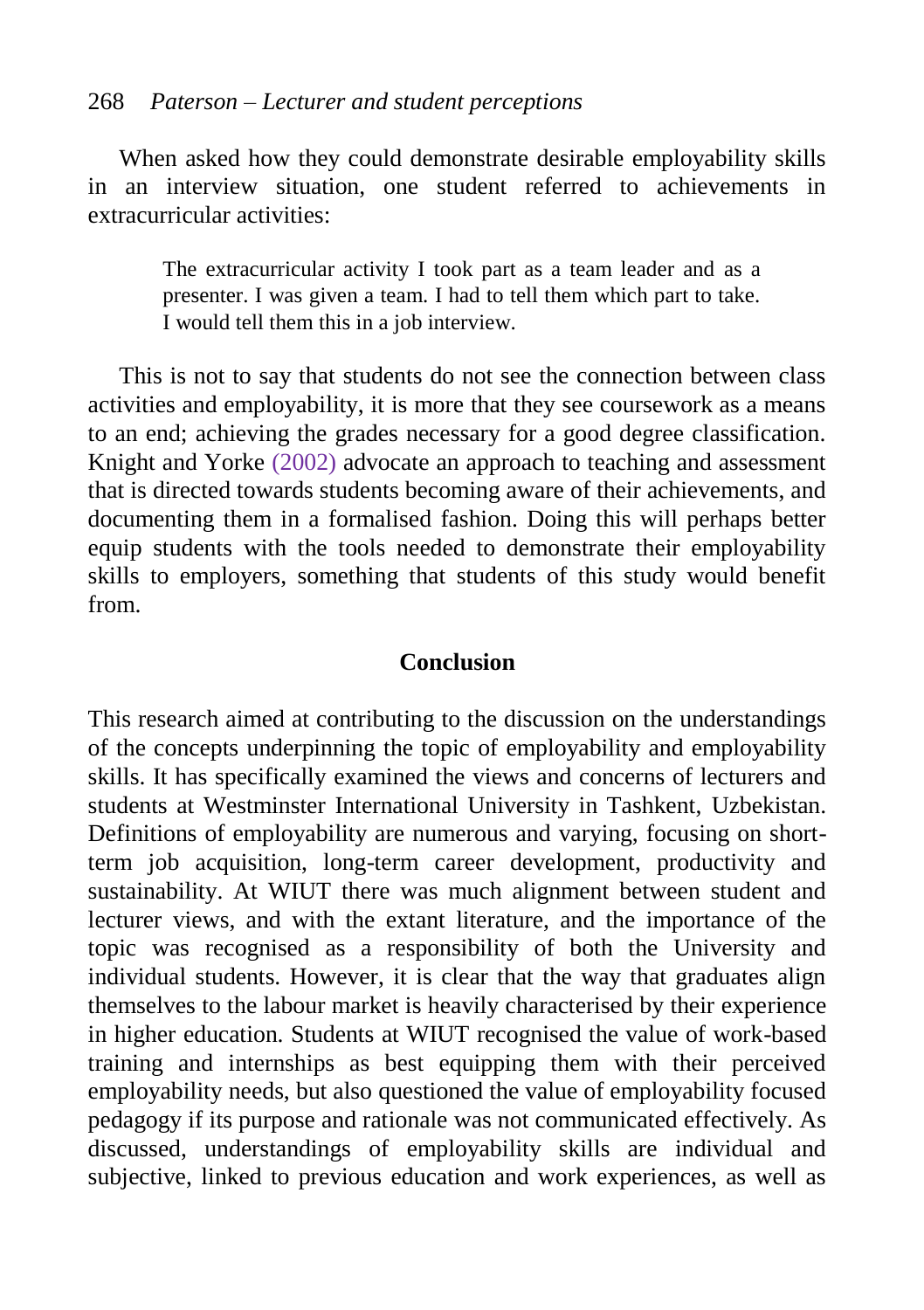issues of self-esteem and confidence. In light of this perhaps it would be worth pursuing an alternative to the dominant skills agenda, and exploring an approach where employability is promoted indirectly by providing opportunities for students to develop, reflect, record and showcase their employment-ready graduate identity.

#### **References**

- <span id="page-29-2"></span>Ajwad, M.I., Abdulloev, I., Audy, R., Hut, S., de Laat, J., Kheyfets, I., Larrison, J., Nikoloski, Z., & Torracchi, F. (2014). *The skills road: skills for employability in Uzbekistan*. Washington, DC: World Bank.
- <span id="page-29-3"></span>Allais, S. (2012). 'Economics imperialism', education policy and educational theory. *Journal of Education Policy*, *27*(2), 253-274. doi[:10.1080/02680939.2011.602428](http://dx.doi.org/10.1080/02680939.2011.602428)
- <span id="page-29-6"></span>Almeida, A. J. (2007). Employability, work contexts and labour market in Portugal. *Sísifo: Educational Sciences Journal*, (2), 51-58. Retrieved from<http://hdl.handle.net/10400.26/4220>
- <span id="page-29-4"></span>Andrews, J., & Higson, H. (2008). Graduate employability,'soft skills' versus 'hard'business knowledge: A European study. *Higher Education in Europe*, *33*(4), 411-422. doi[:10.1080/03797720802522627](http://dx.doi.org/10.1080/03797720802522627)
- <span id="page-29-5"></span>Archer, W., & Davison, J. (2008). *Graduate employability. What do employers think and want?*. London: The council for industry and Higher Education.
- <span id="page-29-7"></span>Berntson, E., Sverke, M., & Marklund, S. (2006). Predicting perceived employability: human capital or labour market opportunities?. *Economic and Industrial Democracy*, *27*(2), 223-244. doi[:10.1177/0143831X06063098](http://dx.doi.org/10.1177/0143831X06063098)
- <span id="page-29-0"></span>Bourne, D., McKenzie, C., & Shiel, C. (2006). *The Global University: the role of the curriculum*. London: Development Education Association.
- <span id="page-29-1"></span>Brandenburg, U., Berghoff, S., Taboadela, O., Bischof, L., Gajowniczek, J., Gehlke, A., Hachmeister, C., Ilieski, Z., Leichsenring, H., Petrova, D., & Vancea, M.L. (2014). *The ERASMUS Impact Study. Effects of mobility on the skills and employability of students and the internationalisation of higher education institutions*. Luxembourg: Publications Office of the European Union*.*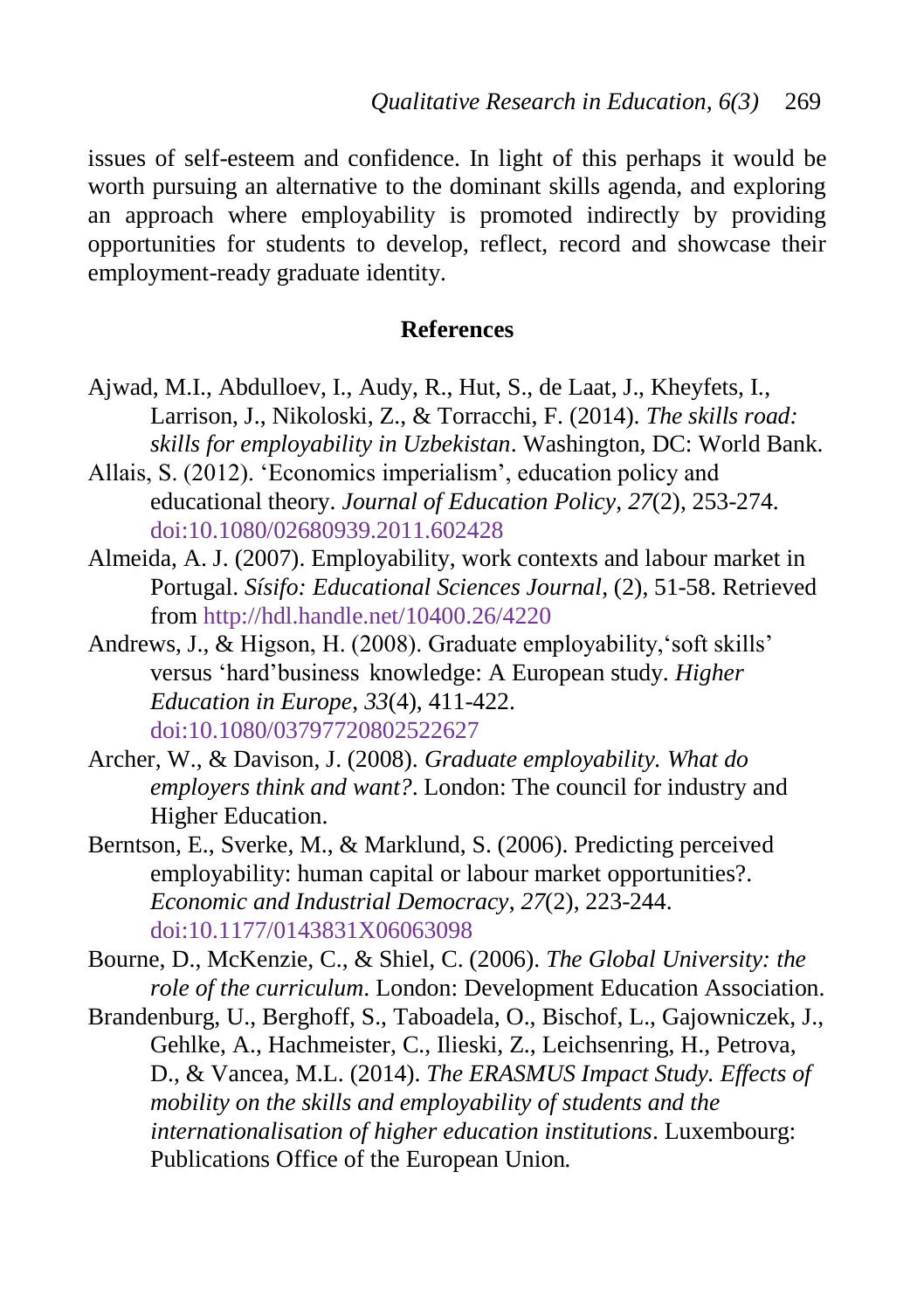- <span id="page-30-4"></span>Brown, C.A., Calvert, J., Charman, P., Newton, C., Wiles, K., & Hughes, I. (2005) 'Skills and knowledge needs among bioscience graduates – how do our courses measure up?. *Bioscience Education, 6*(1), 1-18. doi[:10.3108/beej.2005.06000003](http://dx.doi.org/10.3108/beej.2005.06000003)
- <span id="page-30-7"></span>Brown, P., Hesketh, A., & Wiliams, S. (2003). Employability in a knowledge-driven economy. *Journal of Education and Work*, *16*(2), 107-126. doi[:10.1080/1363908032000070648](http://dx.doi.org/10.1080/1363908032000070648)
- <span id="page-30-1"></span>Caruana, V., & Spurling, N. (2007). *The Internationalisation of UK Higher Education: a review of selected material.* York: The Higher Education Academy.
- <span id="page-30-2"></span>CBI/NUS. (2011). *Working towards your future: Making the most of your time in higher education.* Retrieved from [http://www.agcas.org.uk/agcas\\_resources/324-Working-Towards-](http://www.agcas.org.uk/agcas_resources/324-Working-Towards-Your-Future-Making-the-most-of-your-time-in-higher-education)[Your-Future-Making-the-most-of-your-time-in-higher-education](http://www.agcas.org.uk/agcas_resources/324-Working-Towards-Your-Future-Making-the-most-of-your-time-in-higher-education)
- <span id="page-30-10"></span>Clark, G., Marsden, R., Whyatt, J. D., Thompson, L., & Walker, M. (2015). 'It's everything else you do…': Alumni views on extracurricular activities and employability. *Active Learning in Higher Education*, *16*(2), 133-147. doi[:10.1177/1469787415574050](http://dx.doi.org/10.1177/1469787415574050)
- <span id="page-30-3"></span>Cranmer, S. (2006). Enhancing graduate employability: best intentions and mixed outcomes. *Studies in Higher Education*, *31*(2), 169-184. doi[:10.1080/03075070600572041](http://dx.doi.org/10.1080/03075070600572041)
- <span id="page-30-9"></span>Davies, A., Fidler, D., & Gorbis, M. (2011). *Future work skills 2020*. Palo Alto, CA: Institute for the Future for University of Phoenix Research Institute. Retrieved from [http://www.iftf.org/uploads/media/SR-](http://www.iftf.org/uploads/media/SR-1382A_UPRI_future_work_skills_sm.pdf)[1382A\\_UPRI\\_future\\_work\\_skills\\_sm.pdf](http://www.iftf.org/uploads/media/SR-1382A_UPRI_future_work_skills_sm.pdf)
- <span id="page-30-0"></span>Davies, B., Gore, K., Shury, J., Vivian, D., Winterbotham, M., & Constable, S. (2012). *UK Commission's Employer Skills Survey 2011: UK Results*. Wath-upon-Dearne: UK Comission for Employment and Skills.
- <span id="page-30-5"></span>De La Harpe, B., Radloff, A., & Wyber, J. (2000). Quality and generic (professional) skills. *Quality in Higher Education*, *6*(3), 231-243. doi[:10.1080/13538320020005972](http://dx.doi.org/10.1080/13538320020005972)
- <span id="page-30-6"></span>Dearing, R. (1997). *Higher Education in the Learning Society.* Leeds, England: National Committee of Inquiry into Higher Education.
- <span id="page-30-8"></span>European Training Foundation (ETF). (2015). *Torino Process 2014: Uzbekistan*. Retrieved from [http://www.etf.europa.eu/web.nsf/pages/TRP\\_2014\\_Uzbekistan\\_EN](http://www.etf.europa.eu/web.nsf/pages/TRP_2014_Uzbekistan_EN)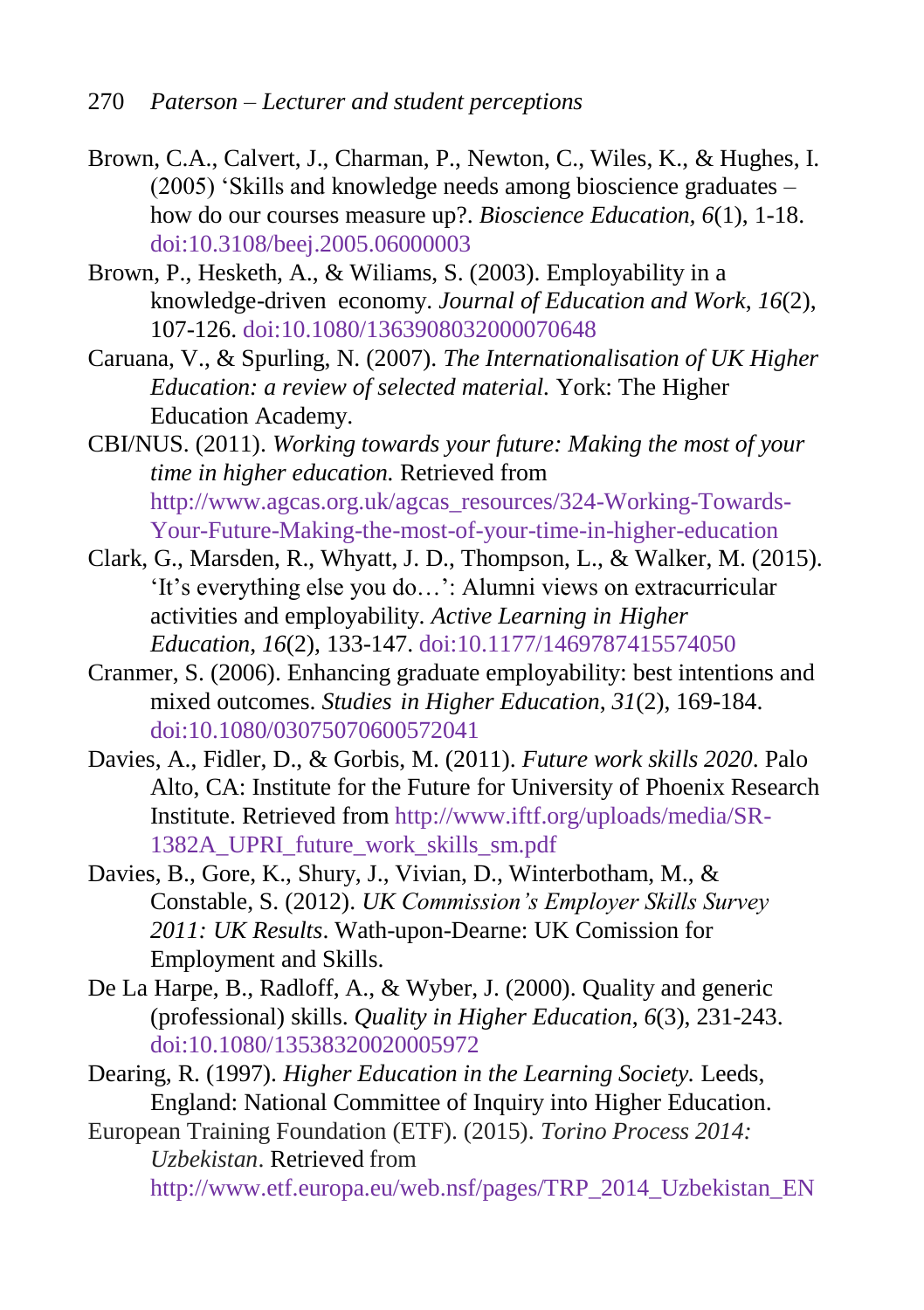- <span id="page-31-9"></span>Furnell, J., & Scott, G. (2015). Are we all on the same page? Teacher, graduate and student perceptions of the importance of skills thought to enhance employability. *Journal of Learning Development in Higher Education*, *667*(8). Retrieved from [http://www.aldinhe.ac.uk/ojs/index.php?journal=jldhe&page=article](http://www.aldinhe.ac.uk/ojs/index.php?journal=jldhe&page=article&op=view&path%5B%5D=234) [&op=view&path%5B%5D=234](http://www.aldinhe.ac.uk/ojs/index.php?journal=jldhe&page=article&op=view&path%5B%5D=234)
- <span id="page-31-8"></span>Grip, A., Loo, J., & Sanders, J. (2004). The industry employability index: Taking account of supply and demand characteristics. *International Labour Review*, *143*(3), 211-233. doi[:10.1111/j.1564-](http://dx.doi.org/10.1111/j.1564-913X.2004.tb00269.x) [913X.2004.tb00269.x](http://dx.doi.org/10.1111/j.1564-913X.2004.tb00269.x)
- <span id="page-31-4"></span>Haigh, M.J., &Kilmartin M.P. (1999). Student perceptions of the development of personal transferable skills. *Journal of Geography in Higher Education, 23*(2), 195-206. doi[:10.1080/03098269985461](http://dx.doi.org/10.1080/03098269985461)
- <span id="page-31-3"></span>Hanson, S., & Overton, T. (2010). *Skills required by new chemistry graduates and their development in degree programmes.* University of Hull: Higher Education Academy UK Physical Sciences Centre.
- <span id="page-31-2"></span>Harvey, L. (2001). Defining and measuring employability. *Quality in Higher Education,* 7(2), 97- 109. doi[:10.1080/13538320120059990](http://dx.doi.org/10.1080/13538320120059990)
- <span id="page-31-0"></span>Harvey, L., & Bowers-Brown, T. (2004). *Employability cross-country comparisons, Graduate Market Trends, Winter 2004/5*. Prospects Net. Retrieved from

[http://ww2.prospects.ac.uk/cms/ShowPage/Home-page/Members---](http://ww2.prospects.ac.uk/cms/ShowPage/Home-page/Members---Log-in/Labour-market-information/Graduate-Market-Trends/Employability-cross-country-comparisons--Winter-04-05-/p!epmjlid) [Log-in/Labour-market-information/Graduate-Market-](http://ww2.prospects.ac.uk/cms/ShowPage/Home-page/Members---Log-in/Labour-market-information/Graduate-Market-Trends/Employability-cross-country-comparisons--Winter-04-05-/p!epmjlid)[Trends/Employability-cross-country-comparisons--Winter-04-05-](http://ww2.prospects.ac.uk/cms/ShowPage/Home-page/Members---Log-in/Labour-market-information/Graduate-Market-Trends/Employability-cross-country-comparisons--Winter-04-05-/p!epmjlid) [/p!epmjlid](http://ww2.prospects.ac.uk/cms/ShowPage/Home-page/Members---Log-in/Labour-market-information/Graduate-Market-Trends/Employability-cross-country-comparisons--Winter-04-05-/p!epmjlid)

- <span id="page-31-6"></span>Hasanova, D. (2007). Broadening the boundaries of the Expanding Circle: English in Uzbekistan. *World Englishes, 26*(3), 276-290. doi[:10.1111/j.1467-971X.2007.00509.x](http://dx.doi.org/10.1111/j.1467-971X.2007.00509.x)
- <span id="page-31-1"></span>Hillage, J., & Pollard, E. (1998). *Employability: developing a framework for policy analysis*. London: DfEE.
- <span id="page-31-5"></span>Holmes, L. (2001). Reconsidering Graduate Employability: the 'graduate identity' approach. *Quality in Higher Education*, *7*(2), 111-119. doi[:10.1080/13538320120060006](http://dx.doi.org/10.1080/13538320120060006)
- <span id="page-31-7"></span>Ikramov, A. (2002). Institutional Responses to the Social Demand for Learning in Uzbekistan. *Institutionalising Lifelong Learning: Creating Conducive Environments for Adult Learning in the Asian Context*. 234-238. Retrieved from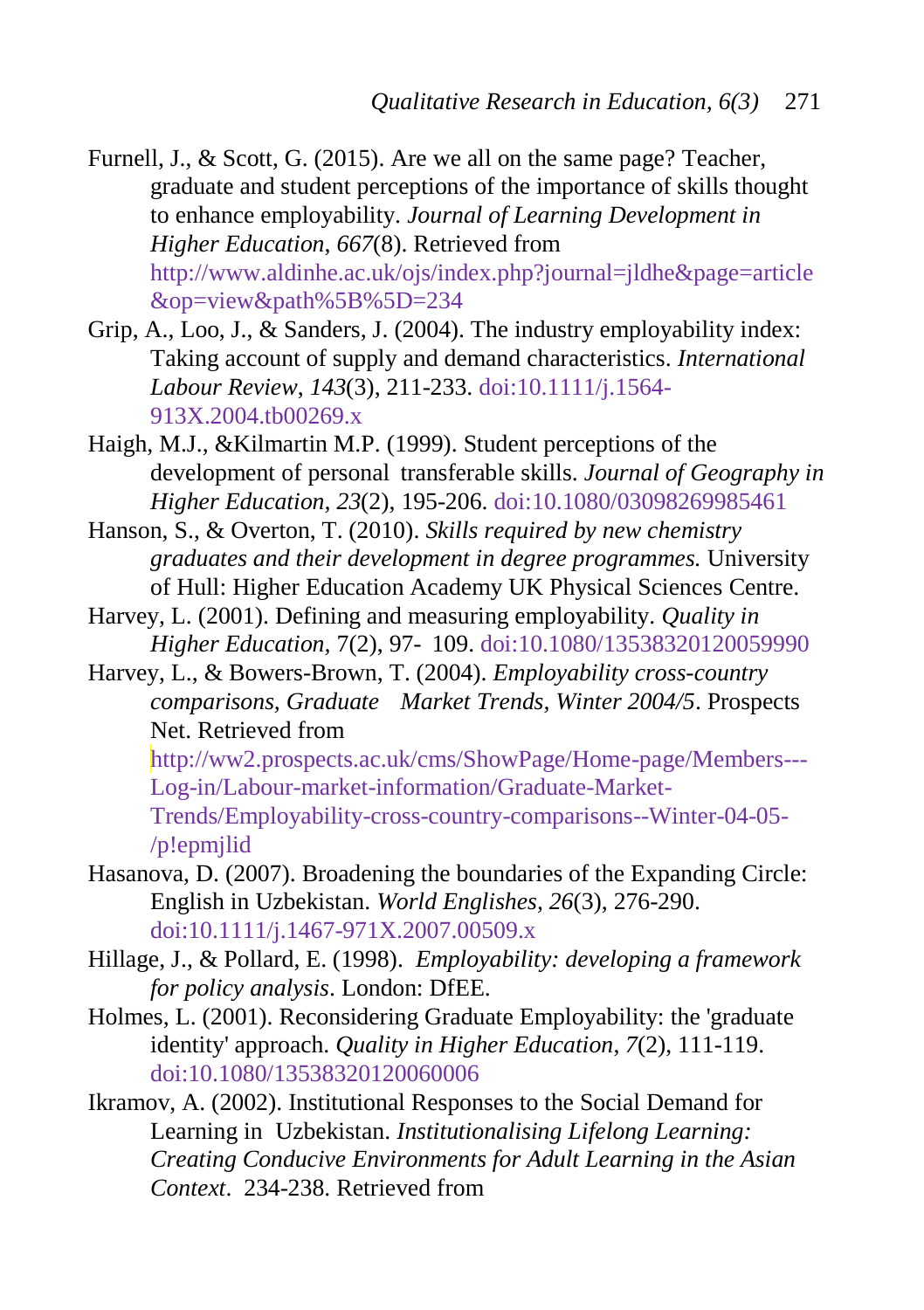## 272 *Paterson – Lecturer and student perceptions*

```
http://unesdoc.unesco.org/Ulis/cgi-
bin/ulis.pl?catno=137253&set=005795F428_0_107&gp=0&lin=1&ll
\equivs
```
- <span id="page-32-0"></span>Jackson, D. (2009). Profiling industry-relevant management graduate competencies: The need for a fresh approach. *International Journal of Management Education, 8*(1), 85-98. doi[:10.3794/ijme.81.281](http://dx.doi.org/10.3794/ijme.81.281)
- <span id="page-32-6"></span>Jackson, D. (2010). An international profile of industry-relevant competencies and skill gaps in modern graduates. *International Journal of Management Education, 8*(3), 29-58. doi[:10.3794/ijme.83.288](http://dx.doi.org/10.3794/ijme.83.288)
- <span id="page-32-4"></span>Jackson, D. (2013). Business graduate employability–where are we going wrong?. *Higher Education Research and Development*, *32*(5), 776- 790. doi[:10.1080/07294360.2012.709832](http://dx.doi.org/10.1080/07294360.2012.709832)
- <span id="page-32-7"></span>Knight, P. (2003). *Briefings on Employability 3: The contribution of learning, teaching, assessment and other curriculum projects to student employability*. ESECT. Retrieved from [https://www.qualityresearchinternational.com/esecttools/esectpubs/k](https://www.qualityresearchinternational.com/esecttools/esectpubs/knightlearning3.pdf) [nightlearning3.pdf](https://www.qualityresearchinternational.com/esecttools/esectpubs/knightlearning3.pdf)
- <span id="page-32-1"></span>Knight, P., & Yorke, M. (2002). Employability through the curriculum. *Tertiary Education and Management*, *8*(4), 261-276. doi[:10.1080/13583883.2002.9967084](http://dx.doi.org/10.1080/13583883.2002.9967084)
- <span id="page-32-8"></span>Kolb, D. (1984) *Experiential Learning: experience as the source of learning and development*. New Jersey: Prentice Hall.
- <span id="page-32-5"></span>Lasch, F., & Dana, L. P. (2011). Contrasting contexts for entrepreneurship: capitalism by Kyrgyz Decree compared to gradual transition in Uzbekistan. *Journal of Small Business & Entrepreneurship*, *24*(3), 319-327. doi[:10.1080/08276331.2011.10593541](http://dx.doi.org/10.1080/08276331.2011.10593541)
- <span id="page-32-2"></span>Leveson, L. (2000). Disparities in perceptions of generic skills: Academics and employers. *Industry and Higher Education*, *14*(3), 157-164. doi[:10.5367/000000000101295002](http://dx.doi.org/10.5367/000000000101295002)
- <span id="page-32-9"></span>Lowden, K., Hall, S., Elliot, D., & Lewin, J. (2011). *Employers' perceptions of the employability skills of new graduates.* London: Edge Foundation.
- <span id="page-32-3"></span>Marginson, S., & O'Hanlon, S. (1992). *Arts, science and work: work related skills and the generalist courses in higher education*. Canberra, Australian Capital Territory: Australian Government Publishing Service.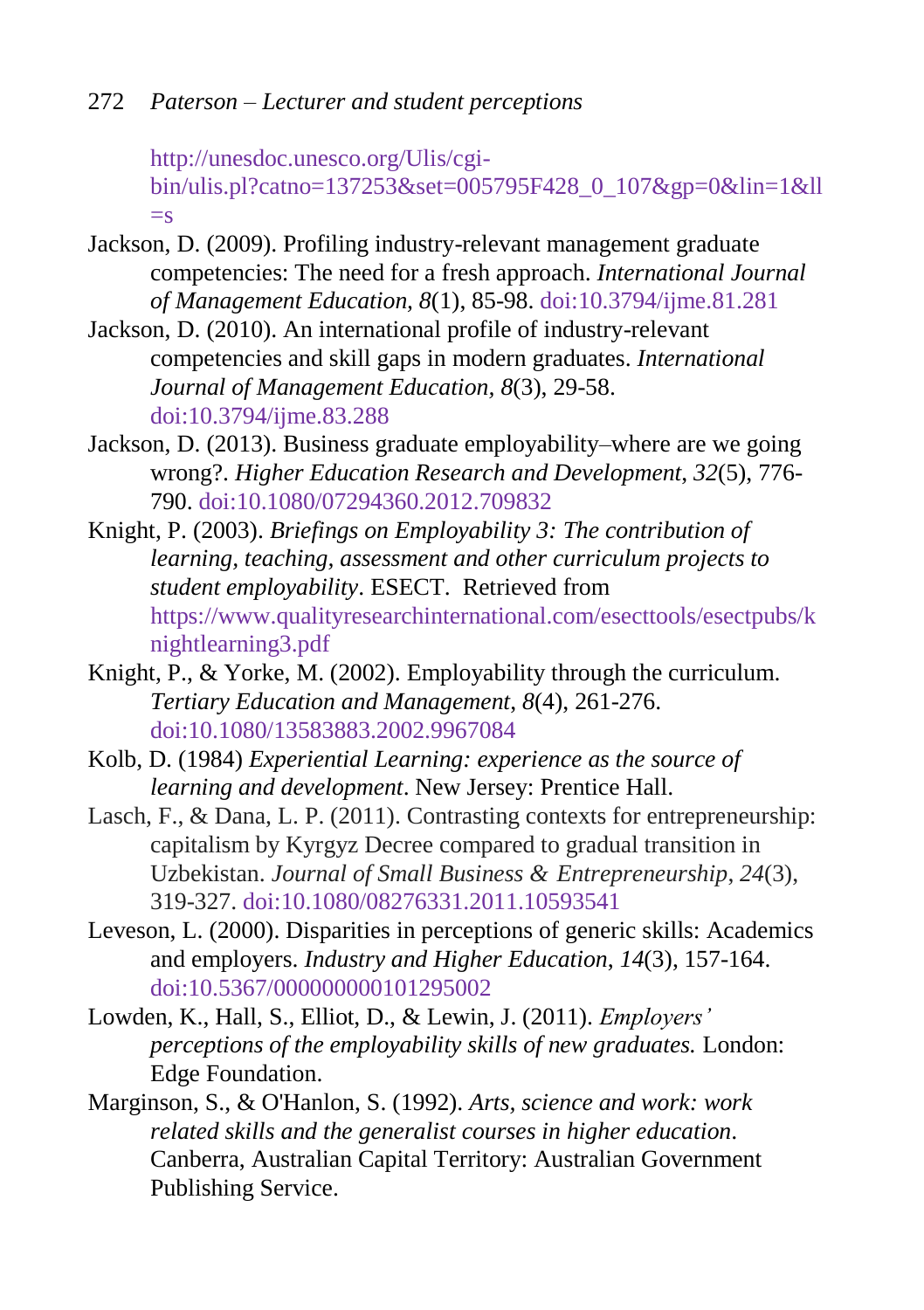- <span id="page-33-8"></span>McCowan, T. (2015). Should universities promote employability? *Theory and Research in Education*, *13*(3), 267-285. doi[:10.1177/1477878515598060](http://dx.doi.org/10.1177/1477878515598060)
- <span id="page-33-5"></span>Mellors-Bourne, R., Fielden, J., Kemp, N., Middlehurst, R., & Woodfield, S. (2014). *The value of transnational education to the UK. BIS Research Paper Number 194.* London: Department for Business, Innovation and Skills.
- <span id="page-33-0"></span>Morley, L. (2001). Producing new workers: Quality, equality and employability in higher education. *Quality in Higher Education*, *7*(2), 131-138. doi[:10.1080/13538320120060024](http://dx.doi.org/10.1080/13538320120060024)
- <span id="page-33-1"></span>OED Online. (2016) . S*oft skills*. Oxford University Press. Retrieved from [http://www.oed.com/view/Entry/183898?redirectedFrom=soft+skills](http://www.oed.com/view/Entry/183898?redirectedFrom=soft+skills#eid1199266090) [#eid1199266090](http://www.oed.com/view/Entry/183898?redirectedFrom=soft+skills#eid1199266090)
- <span id="page-33-9"></span>Pegg, A., Waldock, J., Hendy-Isaac, S., & Lawton, R. (2012). *Pedagogy for employability*. York, England: Higher Education Academy.
- <span id="page-33-3"></span>Rothwell, A., & Arnold, J. (2007). Self-perceived employability: development and validation of a scale. *Personnel Review*, *36*(1), 23- 41. doi[:10.1108/00483480710716704](http://dx.doi.org/10.1108/00483480710716704)
- <span id="page-33-6"></span>Schyns, B., Torka, N., & Gössling, T. (2007). Turnover intention and preparedness for change: Exploring leader-member exchange and occupational self-efficacy as antecedents of two employability predictors. *Career Development International, 12*(7), 660-679. doi[:10.1108/13620430710834413](http://dx.doi.org/10.1108/13620430710834413)
- <span id="page-33-10"></span>Shoenfelt, E. L., Stone, N. J., & Kottke, J. L. (2013). Internships: An established mechanism for increasing employability. *Industrial and Organizational Psychology, 6*(1), 24-27. doi[:10.1111/iops.12004](http://dx.doi.org/10.1111/iops.12004)
- <span id="page-33-7"></span>Sin, C., & Neave, G. (2016). Employability deconstructed: perceptions of Bologna stakeholders. *Studies in Higher Education*, *41*(8), 1447- 1462. doi[:10.1080/03075079.2014.977859](http://dx.doi.org/10.1080/03075079.2014.977859)
- <span id="page-33-2"></span>Smith, C., Ferns, S., & Russell, L. (2014). Conceptualising and measuring 'employability' - lessons from a National OLT Project. *ACEN National Conference,* 139-148. Retrieved from <http://acen.edu.au/resources/475/>
- <span id="page-33-4"></span>Tomlinson, M. (2007). Graduate employability and student attitudes and orientations to the labour market. *Journal of Education and Work*, *20*(4), 285-304. doi[:10.1080/13639080701650164](http://dx.doi.org/10.1080/13639080701650164)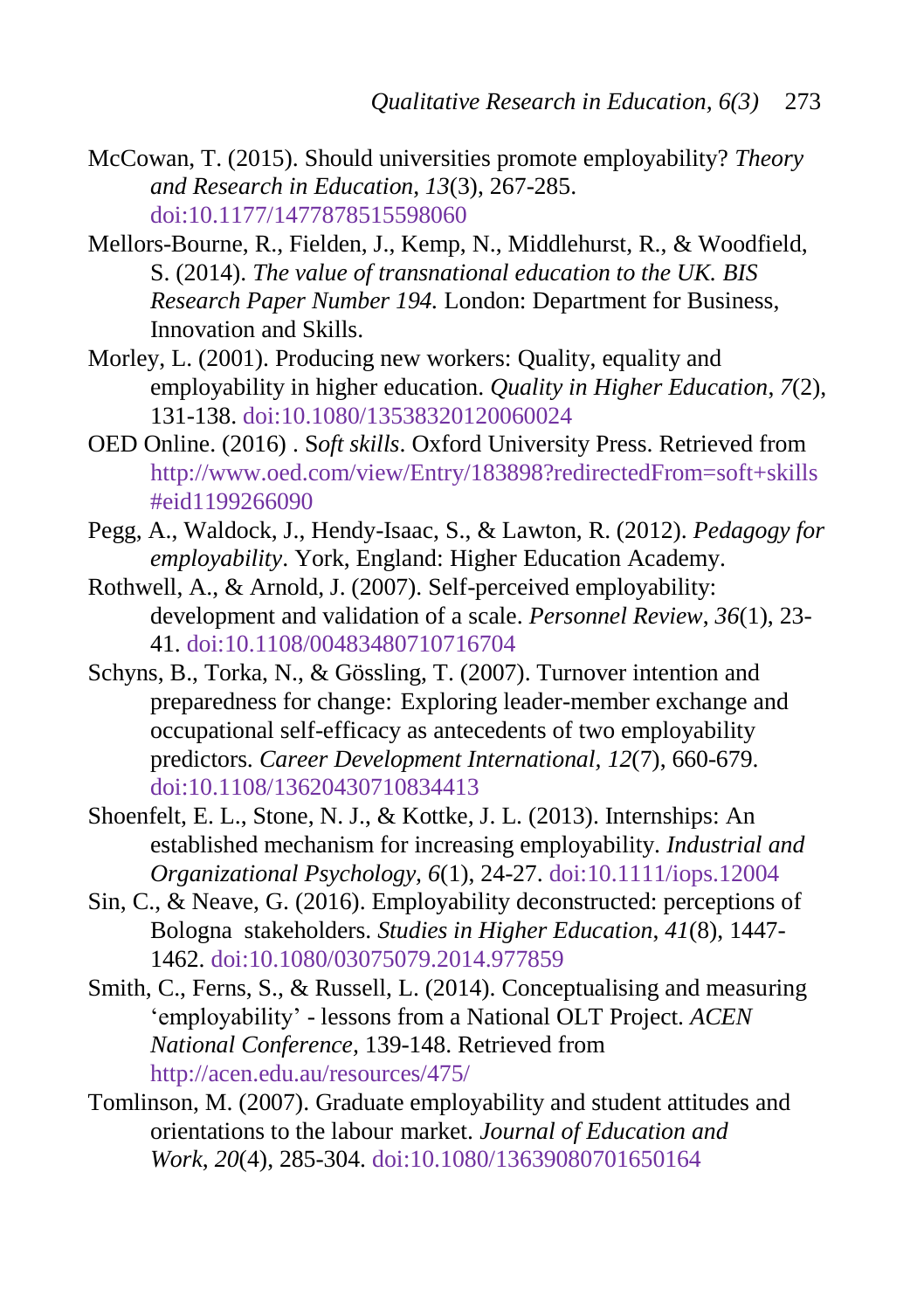- <span id="page-34-0"></span>Tymon, A. (2013). The student perspective on employability. *Studies in Higher Education*, *38*(6), 841-856. doi[:10.1080/03075079.2011.604408](http://dx.doi.org/10.1080/03075079.2011.604408)
- <span id="page-34-5"></span>Van Dam, K. (2004). Antecedents and consequences of employability orientation. *European Journal of Work and Organizational Psychology*, *13*(1), 29-51. doi[:10.1080/13594320344000237](http://dx.doi.org/10.1080/13594320344000237)
- <span id="page-34-1"></span>Van der Heijden, B. (2001) Pre-requisites to guarantee life-long employability. *Personnel Review*, *31*(1) 44-61. doi[:10.1108/00483480210412418](http://dx.doi.org/10.1108/00483480210412418)
- <span id="page-34-8"></span>Weidman, J. C., & Yoder, B. (2010). Policy and practice in education reform in Mongolia and Uzbekistan during the first two decades of the post-Soviet era. *Excellence in Higher Education*, *1*(1&2), 57-68. doi[:10.5195/ehe.2010.16](http://dx.doi.org/10.5195/ehe.2010.16)
- Wilkins, S. (2016). Transnational Higher Education in the 21st Century. *Journal of Studies in International Education*, *20*(1), 3-7. doi[:10.1177/1028315315625148](http://dx.doi.org/10.1177/1028315315625148)
- <span id="page-34-7"></span>Wilton, N. (2008). Business graduates and management jobs: an employability match made in heaven?. *Journal of Education and Work*, *21*(2), 143-158. doi[:10.1080/13639080802080949](http://dx.doi.org/10.1080/13639080802080949)
- <span id="page-34-6"></span>Wolf, A. (2007). Round and round the houses: the Leitch Review of Skills. *Local Economy*, *22*(2), 111-117. doi[:10.1080/02690940701388397](http://dx.doi.org/10.1080/02690940701388397)
- <span id="page-34-4"></span>World Bank. (2015). *Uzbekistan Population*. Retrieved from <http://data.worldbank.org/indicator/SP.POP.TOTL?locations=UZ>
- <span id="page-34-2"></span>Yorke, M. (2001) *Employability in the first cycle higher education. A working paper for the 'Skills plus' Project.* UK: Liverpool John Moores University.
- <span id="page-34-3"></span>Yorke, M. (2006). *Employability in higher education: what it is—what it is not. Learning and Employability Series*. York: The UK Higher Education Academy.
- <span id="page-34-9"></span>Zacharopoulou, A., Giles, M., & Condell, J. (2015). Enhancing PASS leaders' employability skills through reflection [Special Edition: Academic Peer Learning]. *Journal of Learning Development in Higher Education*, 1-19.